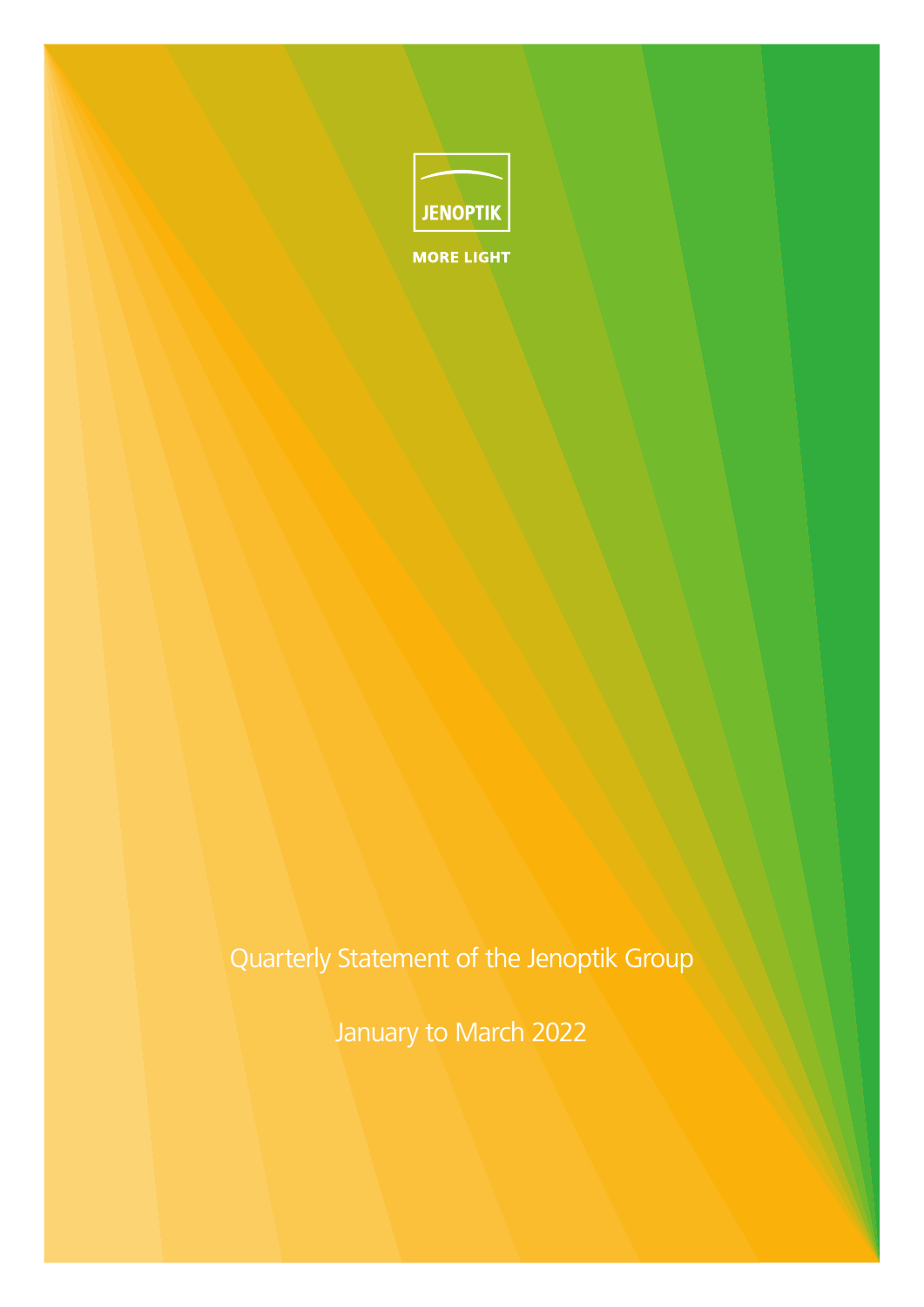# At a glance – Jenoptik Group

|                                                    | Jan. - Mar. 2022 | Jan. - Mar. 2021 | Change in % |
|----------------------------------------------------|------------------|------------------|-------------|
| Order intake (in million euros)                    | 310.3            | 239.6            | 29.5        |
| Advanced Photonic Solutions                        | 232.6            | 142.7            | 63.0        |
| <b>Smart Mobility Solutions</b>                    | 38.9             | 41.2             | $-5.8$      |
| Non-Photonic Portfolio Companies                   | 37.9             | 54.3             | $-30.2$     |
| Other <sup>1</sup>                                 | 0.8              | 1.3              |             |
| Revenue (in million euros)                         | 208.5            | 150.6            | 38.5        |
| Advanced Photonic Solutions                        | 157.1            | 100.6            | 56.2        |
| <b>Smart Mobility Solutions</b>                    | 21.2             | 19.2             | 10.2        |
| Non-Photonic Portfolio Companies                   | 29.7             | 30.3             | $-1.9$      |
| Other <sup>1</sup>                                 | 0.6              | 0.5              |             |
| EBITDA (in million euros)                          | 21.0             | 16.5             | 27.3        |
| Advanced Photonic Solutions                        | 28.3             | 22.0             | 28.3        |
| <b>Smart Mobility Solutions</b>                    | 0.7              | 0.2              | 277.5       |
| Non-Photonic Portfolio Companies                   | $-3.3$           | $-3.0$           | $-8.8$      |
| Other <sup>1</sup>                                 | $-4.7$           | $-2.7$           |             |
| <b>EBITDA</b> margin                               | 10.1%            | 11.0%            |             |
| Advanced Photonic Solutions <sup>2</sup>           | 18.0%            | 21.9%            |             |
| Smart Mobility Solutions <sup>2</sup>              | 3.2%             | 0.9%             |             |
| Non-Photonic Portfolio Companies <sup>2</sup>      | $-11.0%$         | $-9.8%$          |             |
| EBIT (in million euros)                            | 4.7              | 4.3              | 9.6         |
| EBIT margin                                        | 2.3%             | 2.9%             |             |
| Earnings after tax (in million euros)              | 3.1              | 2.7              | 15.2        |
| Earnings per share - Group (in euros) <sup>3</sup> | 0.05             | 0.07             | $-30.4$     |
| Free cash flow (in million euros)                  | $-3.1$           | 9.2              | n/a         |
| Cash conversion rate                               | < 0              | 56.0%            |             |

| March 31, 2022 | Dec. 31, 2021 | March 31, 2021 |
|----------------|---------------|----------------|
| 641.9          | 543.5         | 388.9          |
| 503.2          | 430.2         | 235.0          |
| 72.6           | 54.3          | 69.4           |
| 65.9           | 58.9          | 83.8           |
| 0.2            | 0.0           | 0.7            |
| 145.1          | 135.1         | 25.6           |
| 4,264          | 4,205         | 3,645          |
| 2,792          | 2,721         | 2,059          |
| 480            | 491           | 491            |
| 695            | 692           | 808            |
| 297            | 301           | 287            |
| 4,949          | 4,905         | 4,401          |
|                |               |                |

<sup>1</sup> Other includes Corporate Center (holding, shared services, real estate) and consolidation

² Based on the sum of external and internal revenue

<sup>3</sup> Group includes the continuing operations and VINCORION as discontinued operation

Please note that there may be rounding differences in this report compared to the mathematically exact amounts (currency units, percentages).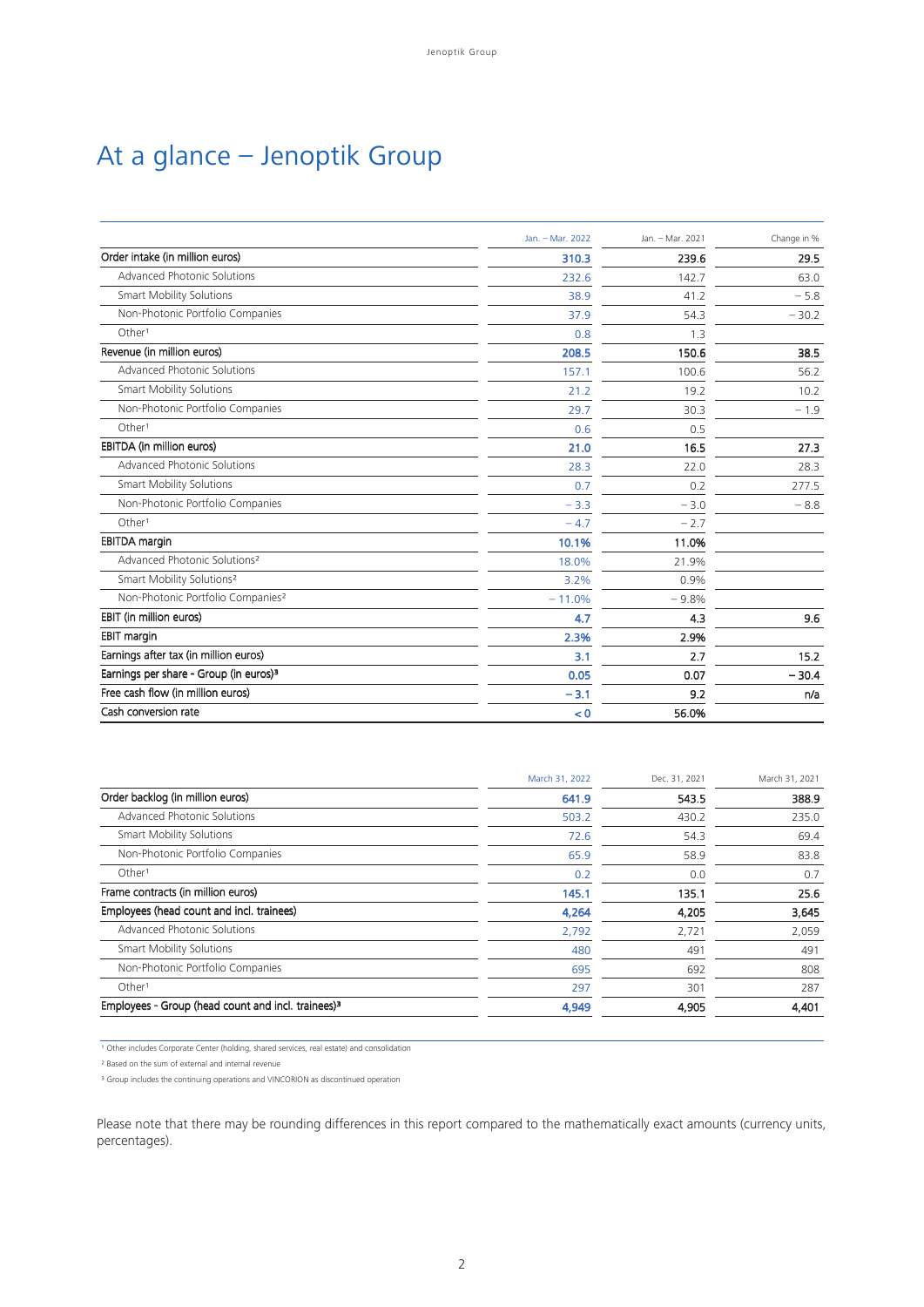# Summary of Business Performance, January to March 2022

- Strong order intake: From January through March 2022, the order intake in the continuing operations increased to 310.3 million euros (including the contribution of 42.5 million euros by Jenoptik Medical and the SwissOptic Group acquired in 2021), 29.5 percent up on the prior-year figure of 239.6 million euros. The order backlog grew to 641.9 million euros (31/12/2021: 543.5 million euros). See Earnings Position – Page 7
- Revenue sharply up on prior year: Over the reporting period, revenue of 208.5 million euros (including the contribution of 33.0 million euros by the companies mentioned above) was 38.5 percent higher than in the prior-year period (prior year: 150.6 million euros), particularly due to the contribution made by the Advanced Photonic Solutions division.

See Earnings Position – Page 5

- Marked improvement in earnings: EBITDA rose 27.3 percent to 21.0 million euros (prior year: 16.5 million euros), in particular due to strong operating performance in the Advanced Photonic Solutions division. The EBITDA margin came to 10.1 percent (prior year: 11.0 percent, excl. one-off effects 9.4 percent). See Earnings Position – Page 6
- Balance sheet and financing structure remained highly robust: The equity ratio, at 44.3 percent, remained at the same level as at year-end 2021 (31/12/2021: 44.4 percent). Due to higher capital expenditure and working capital measures to safeguard the supply chain, the free cash flow fell to minus 3.1 million euros (prior year: 9.2 million euros). See Financial and Asset Position – from Page 9 on

• Division highlights

Advanced Photonic Solutions: Order intake significantly up on prior year at 232.6 million euros (prior year: 142.7 million euros). Sharp rise in revenue of 56.2 percent to 157.1 million euros (prior year: 100.6 million euros). EBITDA up 28.3 percent thanks to strong operating performance. Free cash flow improved. First-time inclusion of Jenoptik Medical and the SwissOptic Group in the first quarter 2022 figures.

Smart Mobility Solutions: Order backlog up sharply to 72.6 million euros (31/12/2021: 54.3 million euros). Order intake worth 37.9 million euros slightly down on prior-year figure of 41.2 million euros. Slight improvement in revenue and earnings.

Non-Photonic Portfolio Companies: Order backlog worth 65.9 million euros up on prior year (31/12/2021: 58.9 million euros). Order intake of 37.9 million euros did not reach high prior-year figure of 54.3 million euros. Revenue at approximately prior-year level. Earnings down on prior year. See Segment Report – from Page 11 on

• Guidance confirmed: For the fiscal year 2022, the Executive Board is forecasting revenue up at least 20 percent and an EBITDA margin of around 18 percent. See Forecast Report – Page 15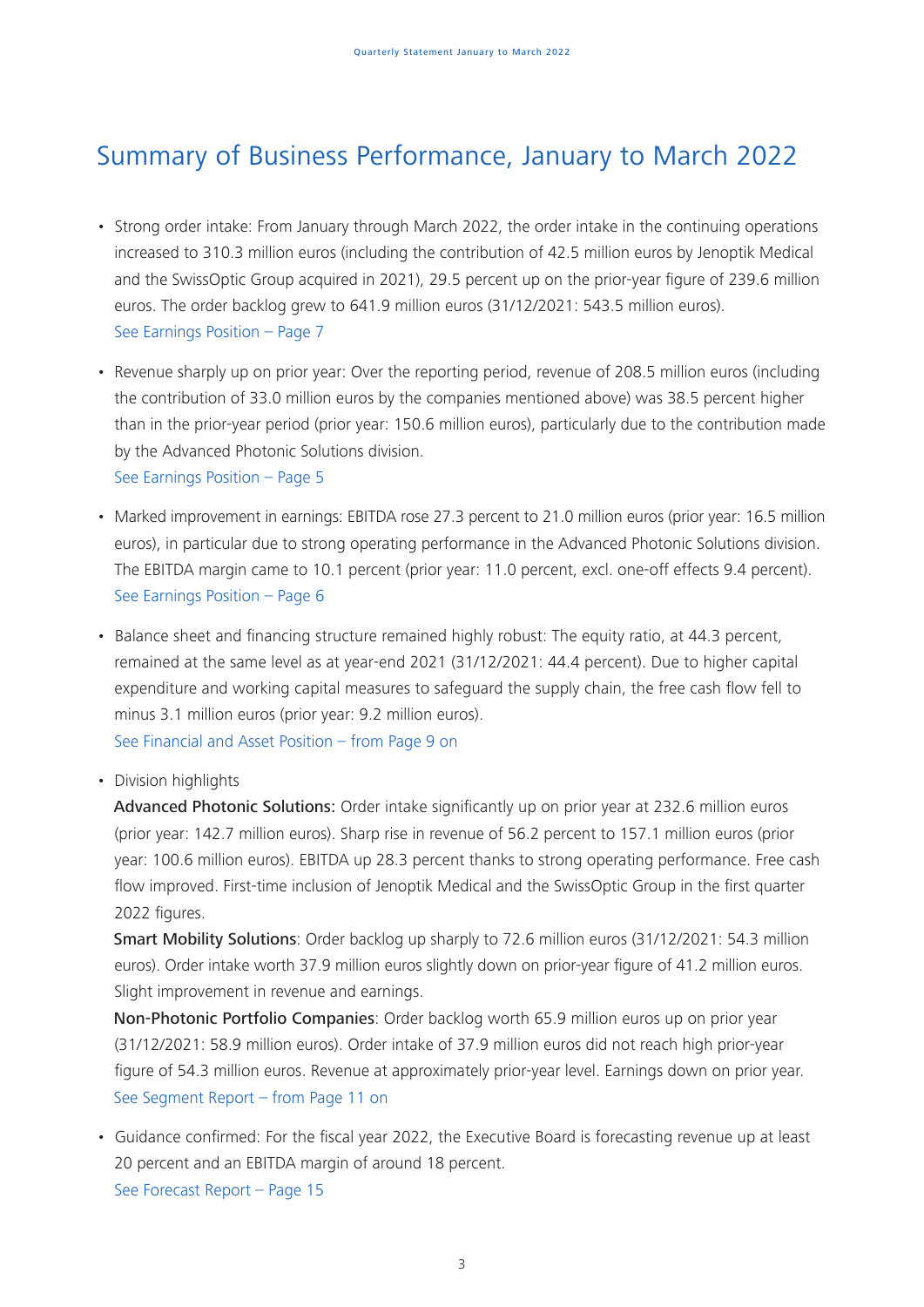# Business and Framework Conditions

## Group Structure and Business Activity

Jenoptik is a global photonics group and a supplier of highquality and innovative capital goods. Its range of products comprises OEM or standard components, modules and subsystems through to complex systems and production facilities for numerous sectors, such as the semiconductor equipment, medical technology, automotive and automotive supplier, and mechanical engineering industries. The range also includes total solutions and full-service operator models, for example in the traffic sector.

As part of its reorganization, the Group has consolidated its core photonics business in two new divisions, Advanced Photonic Solutions (industrial customer business) and Smart Mobility Solutions (business with public sector contractors). In the first quarter of 2022, the former Light & Optics and Light & Production divisions were merged into the new Advanced Photonic Solutions division, while non-photonic activities, particularly for the automotive market, were separated and are now operated as independent brands (incl. HOMMEL ETAMIC, Prodomax, and INTEROB) within the Jenoptik Group's Non-Photonic Portfolio Companies. The former Light & Safety division became the Smart Mobility Solutions division.

For VINCORION, which sells mechatronic products, in particular for the security and defense technology, aviation, and rail and transport industries, a sale agreement with a fund managed by STAR Capital Partnership LLP was signed in November 2021, with closing still expected in the first half of 2022. In accordance with IFRS 5, VINCORION is shown as a discontinued operation.

More information on the Group structure and business activity can be found in the 2021 Annual Report, from page 86 on.

### Purchases and sales of companies

There were no company acquisitions or disposals in the first three months of 2022.

## Targets and Strategies

With its strategic Agenda 2025 "More Value," announced in November 2021, Jenoptik is focusing on sustainable profitable growth in the photonics market segments. The transformation into a globally leading, streamlined photonics group is to be continued and accelerated. Jenoptik is focusing on three attractive core markets: semiconductors & electronics, life science & medical technology, and smart mobility. We expect substantial organic growth from this, to be complemented by acquisitions.

In order to create more value for all our stakeholders with the Agenda 2025, we want to

- accelerate the transformation of Jenoptik into a globally leading, streamlined photonics group,
- focus on attractive core markets,
- drive forward organic and non-organic growth,
- increase profitability and
- strengthen our financial power for further acquisitions.

Jenoptik benefits in particular from the global trends in digitization, health and mobility and is increasingly establishing itself as a strategic systems partner for international customers, with whom it works to create forward-looking solutions.

The planned profitable growth will be further supported by efficiency measures, the realization of economies of scale, and increasingly also by the further expansion of the service business.

For more information on the strategic trajectory of the Jenoptik Group, we refer to the 2021 Annual Report and the details given in the "Targets and Strategies" chapter from page 93 on, as well as on the Jenoptik website.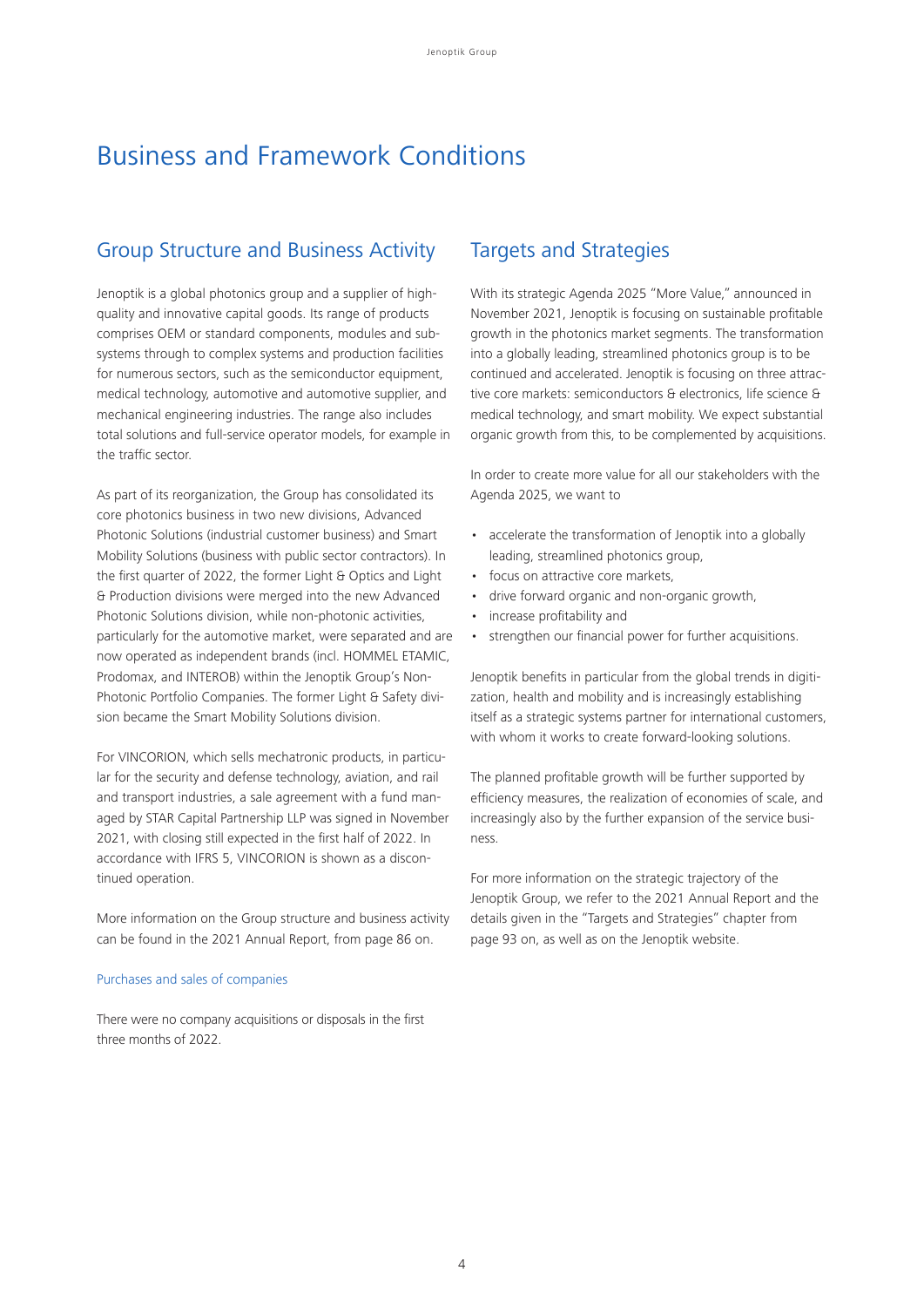## Earnings, Financial and Asset Position

The tables in the Quarterly Statement, which show a breakdown of the key indicators by segment, include the Corporate Center (holding company, shared services, real estate) and consolidation effects under "Others". Jenoptik operates in the following reportable segments: the Advanced Photonic Solutions division, the Smart Mobility Solutions division, and the Non-Photonic Portfolio Companies.

Unless otherwise specified, the following text shows the figures for continuing operations (the Advanced Photonic Solutions and Smart Mobility Solutions divisions and the Non-Photonic Portfolio Companies). VINCORION is also included in the disclosures for the Group as a whole. Following signing of the contract to sell VINCORION, this division is now shown as a discontinued operation in accordance with IFRS 5.

Even given the challenges of the ongoing Covid-19 pandemic and supply bottlenecks, Jenoptik is confident that it still has, in large part, a crisis-resistant business model and is in a good financial and balance sheet position.

## Earnings Position

Jenoptik posted very good order intake and revenue figures in the first three months of 2022, particularly in the Advanced Photonic Solutions division.

Over the first quarter of the year, the continuing operations generated revenue of 208.5 million euros (prior year: 150.6 million euros), a significant 38.5-percent increase on the prioryear level.

In the Advanced Photonic Solutions division, strong revenue growth was facilitated by sustained strong demand in semiconductor equipment business and good growth in the Biophotonics and Industrial Solutions areas. The two companies acquired in late 2021, Jenoptik Medical (formerly BG Medical Applications) and the SwissOptic Group, also contributed to growth. In the first quarter of 2022, the Smart Mobility Solutions division also posted higher revenue, while revenue of the Non-Photonic Portfolio Companies was almost level with the prior year.

Both organic growth and the companies acquired in 2021 contributed to the strong increase in revenue seen in Europe (incl. Germany), from 79.2 million euros to 115.3 million euros, in the first three months of 2022. Revenue in the Americas and Asia/Pacific, two key strategic regions, also grew, with combined revenue coming to 86.4 million euros or 41.4 percent of total revenue (prior year: 66.7 million euros or 44.3 percent). Over the reporting period, revenue in the Middle East/ Africa also increased. At 76.4 percent, the share of revenue generated abroad was down on the prior-year figure of 79.8 percent.

#### Revenue

| in million euros                    | $1/1$ to<br>31/3/2022 | $1/1$ to<br>31/3/2021 | Change in % |
|-------------------------------------|-----------------------|-----------------------|-------------|
| Total                               | 208.5                 | 150.6                 | 38.5        |
| Advanced Photonic Solutions         | 157.1                 | 100.6                 | 56.2        |
| <b>Smart Mobility Solutions</b>     | 21.2                  | 19.2                  | 10.2        |
| Non-Photonic Portfolio<br>Companies | 29.7                  | 30.3                  | $-1.9$      |
| Other                               | 0.6                   | 0.5                   |             |

#### R+D output

| in million euros                       | $1/1$ to<br>31/3/2022 | $1/1$ to<br>31/3/2021 | Change in % |
|----------------------------------------|-----------------------|-----------------------|-------------|
| R+D output                             | 20.1                  | 15.0                  | 34.1        |
| R+D expenses                           | 12.3                  | 9.1                   | 35.1        |
| Capitalized development costs          | 1.0                   | 1.2                   | $-19.6$     |
| Developments on behalf of<br>customers | 6.8                   | 4.6                   | 46.2        |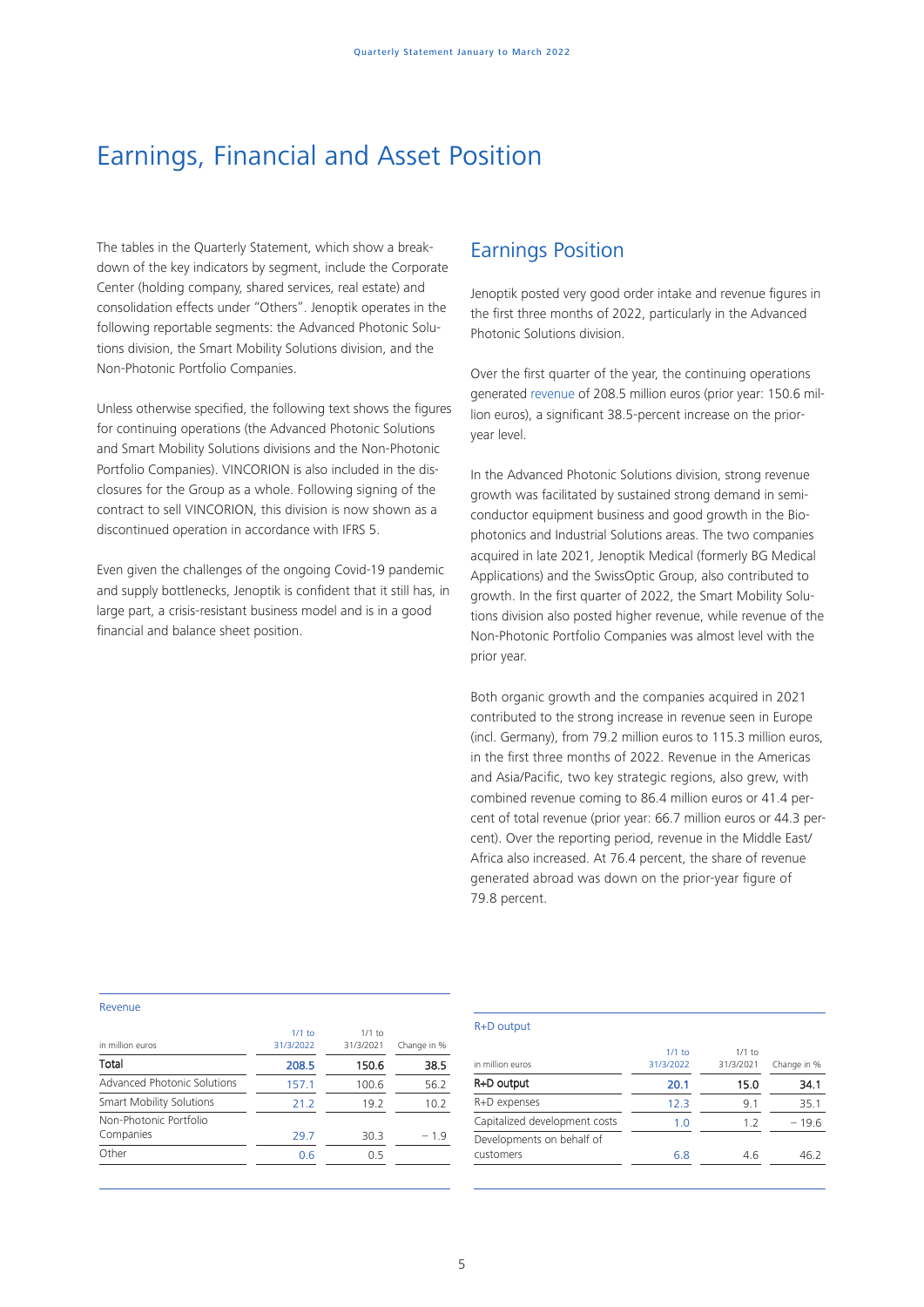The cost of sales rose to 148.6 million euros (prior year: 103.5 million euros) and thus at a slightly stronger rate than revenue. This was primarily the result of increased material and personnel costs, in part due to the 2021 acquisitions. At 59.9 million euros, gross profit was, however, up on the prioryear figure of 47.1 million euros. The gross margin came to 28.7 percent (prior year: 31.3 percent).

Over the first three months of the year, research and development expenses increased to 12.3 million euros (prior year: 9.1 million euros). Development expenses on behalf of customers included in cost of sales increased to 6.8 million euros (prior year: 4.6 million euros), in particular due to customer projects in the Advanced Photonic Solutions division. The continuing operations' R+D output came to 20.1 million euros, an increase on the prior-year figure of 15.0 million euros, equating to a share in revenue generated by continuing operations of 9.6 percent (prior year: 9.9 percent).

Selling expenses in the reporting period amounted to 26.5 million euros (prior year: 22.6 million euros). This increase is mainly due to the acquisition of Jenoptik Medical and the SwissOptic Group, as well as higher amortization in connection with PPA impacts, in particular on customer relationships. At 12.7 percent, the selling expenses ratio was down on the prior year level of 15.0 percent.

Administrative expenses increased to 16.1 million euros (prior year: 14.1 million euros), this rise also reflecting the acquisitions completed in the prior year. The administrative expenses ratio fell to 7.7 percent (prior year: 9.3 percent).

Impairment gains and losses in connection with the valuation of trade receivables and contract assets amounted to 0.1 million euros (prior year: minus 0.9 million euros).

Together, other operating income and expenses amounted to minus 0.3 million euros (prior year: 3.9 million euros). The decline in other operating income was mainly due to lower currency gains. In the prior year, this item included a positive one-off effect of 2.4 million euros arising from the purchase price allocation in connection with the acquisition of INTEROB. Higher currency losses, in particular, were behind the increase in other operating expenses.

Over the first three months of 2022, EBITDA improved to 21.0 million euros (incl. PPA impacts of minus 0.8 million euros), 27.3 percent up on the prior-year figure of 16.5 million euros (incl. PPA impacts of minus 1.8 million euros), mainly due to strong operating performance in the Advanced Photonic Solutions division. In the prior year, this item included a positive one-off effect of 2.4 million euros in connection with the acquisition of INTEROB; without this one-off effect, EBITDA would have come to 14.1 million euros. The EBITDA margin fell to 10.1 percent (prior year: 11.0 percent; excl. the one-off effect 9.4 percent).

In the first three months of 2022, income from operations (EBIT) of 4.7 million euros (incl. PPA impacts of minus 5.4 million euros) was above the prior-year figure of 4.3 million euros (incl. PPA impacts of minus 5.5 million euros). The abovementioned one-off effect is also included in the prior-year EBIT. The EBIT margin for continuing operations came to 2.3 percent (prior year: 2.9 percent).

#### **ERITDA**

| in million euros                    | $1/1$ to<br>31/3/2022 | $1/1$ to<br>31/3/2021 | Change in % |
|-------------------------------------|-----------------------|-----------------------|-------------|
| Total                               | 21.0                  | 16.5                  | 27.3        |
| Advanced Photonic Solutions         | 28.3                  | 22.0                  | 28.3        |
| <b>Smart Mobility Solutions</b>     | 0.7                   | 0.2                   | 277.5       |
| Non-Photonic Portfolio<br>Companies | $-3.3$                | $-3.0$                | $-8.8$      |
| Other                               | $-4.7$                | $-2.7$                |             |

#### EBIT

| in million euros                    | $1/1$ to<br>31/3/2022 | $1/1$ to<br>31/3/2021 | Change in % |
|-------------------------------------|-----------------------|-----------------------|-------------|
| Total                               | 4.7                   | 4.3                   | 9.6         |
| Advanced Photonic Solutions         | 17.0                  | 15.6                  | 9.2         |
| <b>Smart Mobility Solutions</b>     | $-0.6$                | $-1.5$                | 59.1        |
| Non-Photonic Portfolio<br>Companies | $-5.6$                | $-5.5$                | $-1.3$      |
| Other                               | $-6.1$                | $-4.3$                |             |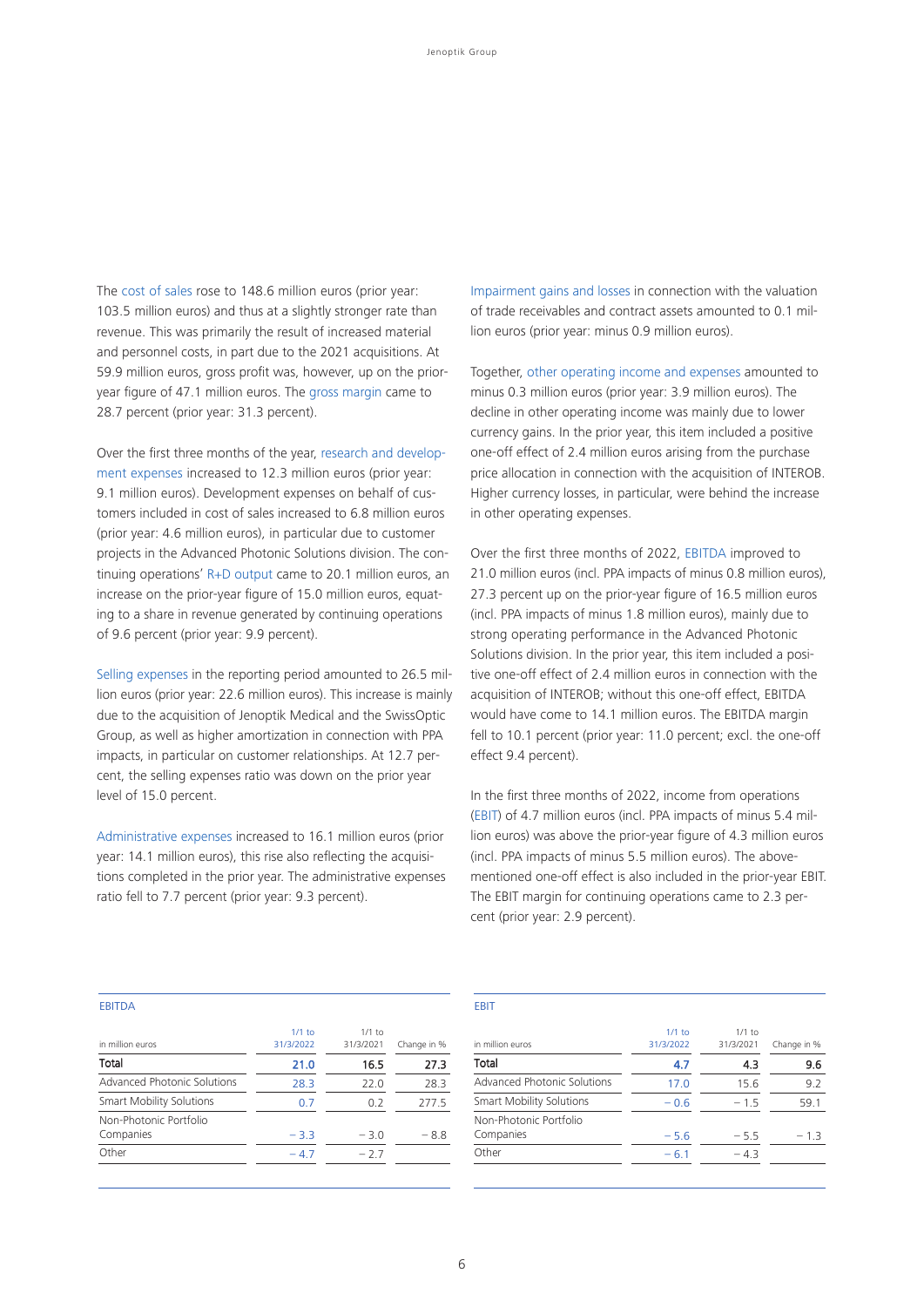Financial income and expenses were up on the prior-year figures in the first quarter of 2022, the result of higher interest income, lower interest expenses from compounding, and lower valuation effects on bank balances. Over the reporting period, the financial result thus improved to minus 0.5 million euros (prior year: minus 2.0 million euros).

Continuing operations achieved higher earnings before tax of 4.2 million euros (prior year: 2.3 million euros). Income tax expense amounted to minus 1.2 million euros (prior year: 0.4 million euros). The overall tax rate for continuing operations increased to 27.3 percent (prior year: below 0 percent), This was due both to regional profit distribution as of the reporting date and, in particular, utilization of the JENOPTIK AG tax loss carryforward (prior year: deferred tax income). The cash effective tax rate was 14.4 percent (prior year: 69.3 percent). Earnings after tax for continuing operations came to 3.1 million euros (prior year: 2.7 million euros).

#### Discontinued operation

In the first quarter of 2022, revenue of the discontinued operation (VINCORION) came to 23.2 million euros (prior year: 25.4 million euros). EBITDA amounted to 0.2 million euros (prior year: 3.1 million euros). Earnings after tax were minus 0.3 million euros (prior year: 1.1 million euros).

Group earnings after tax (incl. VINCORION) fell to 2.8 million euros (prior year: 3.8 million euros). Group earnings per share came to 0.05 euros (prior year: 0.07 euros).

#### Order situation

The first quarter of 2022 was characterized by a strong order intake, which grew by 29.5 percent – both organically and nonorganically, thanks to new orders at the companies acquired in 2021 – to 310.3 million euros (prior year: 239.6 million euros). In the Advanced Photonic Solutions division, the Semiconductor Equipment, Biophotonics, and Optical Test & Measurement areas were the main contributors to the increase. The order intake in the Smart Mobility Solutions division, which is strongly influenced by projects and thus subject to fluctuations, was slightly down on the prior year. In the prior year, the division posted several orders from North America. Order intake of the Non-Photonic Portfolio Companies was also down on the prior year, which had included a larger order in the Automation area. Overall, the significant rise in the continuing operations' order intake produced a book-to-bill ratio of 1.49 (prior year: 1.59).

The order backlog increased by 18.1 percent to 641.9 million euros (31/12/2021: 543.5 million euros). Of this order backlog, 498.5 million euros or 77.7 percent (prior year: 327.7 million euros or 84.3 percent) will be converted to revenue in the present fiscal year.

As of March 31, 2022, there were also frame contracts worth 145.1 million euros (31/12/2021: 135.1 million euros). Frame contracts are contracts or framework agreements where the exact sum, in particular regarding the time of occurrence, cannot yet be specified precisely.

#### Order situation

| in million euros | $1/1$ to<br>31/3/2022 | $1/1$ to<br>31/3/2021 | Change in % |
|------------------|-----------------------|-----------------------|-------------|
| Order intake     | 310.3                 | 239.6                 | 29.5        |
|                  |                       |                       |             |
|                  | 31/3/2022             | 31/12/2021            | Change in % |
| Order backlog    | 641.9                 | 543.5                 | 18.1        |
| Frame contracts  | 145.1                 | 135.1                 | 7.4         |
|                  |                       |                       |             |

### Employees (head count and incl. trainees)

|                                 | 31/3/2022 | 31/12/2021 | Change in % |
|---------------------------------|-----------|------------|-------------|
| Total                           | 4,264     | 4,205      | 1.4         |
| Advanced Photonic Solutions     | 2,792     | 2,721      | 2.6         |
| <b>Smart Mobility Solutions</b> | 480       | 491        | $-2.2$      |
| Non-Photonic Portfolio          |           |            |             |
| Companies                       | 695       | 692        | 0.4         |
| Other                           | 297       | 301        | -13         |
|                                 |           |            |             |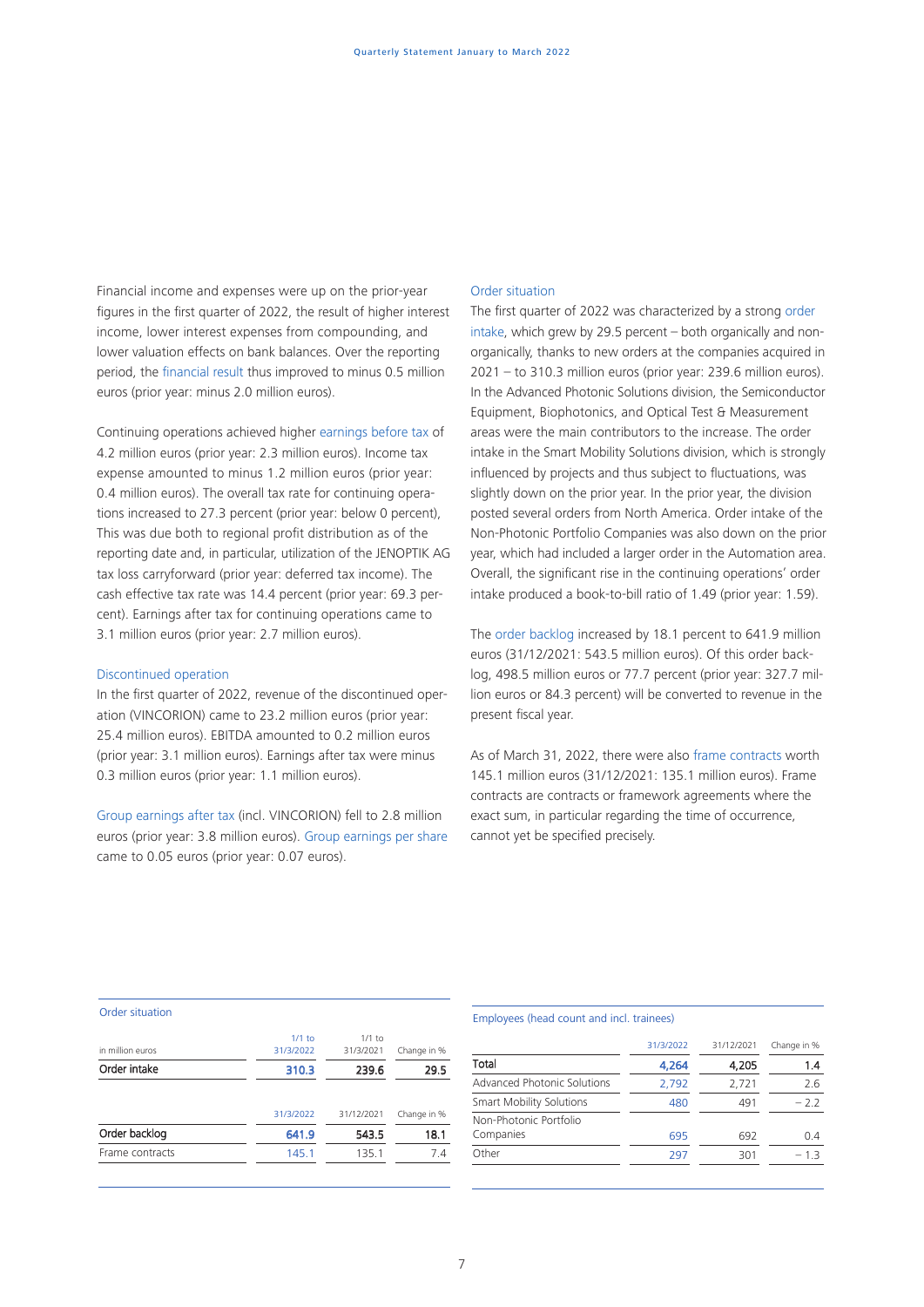The number of Jenoptik employees in continuing operations rose 1.4 percent or by 59 persons as of March 31, 2022, to 4,264 (31/12/2021: 4,205 employees). The Jenoptik Group had 4,949 employees (31/12/2021: 4,905 employees). The number of employees in the Advanced Photonic Solutions division increased slightly due to an increase in staff in the Semiconductor Equipment and Biophotonics areas. At the end of March 2022, 1,569 people were employed at the foreign locations (31/12/2021: 1,525 employees),

The continuing operations had 139 trainees as of March 31, 2022 (31/12/2021: 152 trainees).

Detailed information on the development of the divisions can be found in the Segment Report from page 11 on.

## Financial and Asset Position

The Group continues to ensure healthy balance sheet ratios and an ample supply of liquidity, and is thus in a good financial and balance sheet position.

At the end of the first quarter of 2022, the debt-to-equity ratio, that of borrowings to equity, came to 1.26, practically unchanged from the figure at the end of 2021 (1.25).

Net debt increased only marginally on the figure at the end of December 2021, to 554.1 million euros (31/12/2021: 541.4 million euros). The Group therefore has sufficient financial leeway to ensure the company's scheduled strategic growth. As of March 31, 2022, the Group also had unused credit lines of over 275 million euros.

Over the reporting period, continuing operations invested 20.5 million euros in intangible assets and property, plant, and equipment (prior year: 8.6 million euros). At 18.2 million euros, the largest share of capital expenditure was spent on property, plant, and equipment (prior year: 6.5 million euros), in part for new technical equipment and an expansion in production capacities, in particular for the semiconductor equipment industry, and the new site for Jenoptik Medical in Berlin. Capital expenditure for intangible assets of 2.3 million euros was practically unchanged on the prior-year figure of 2.1 million euros. Investment was mainly attributable to costs in connection with setting up and launching a new IT system (SAP S/4 HANA) and the development costs from internal projects to be capitalized. Scheduled depreciation and amortization increased to 16.3 million euros (prior year: 12.2 million euros), due both to the acquisitions in the fiscal year 2021 and impacts arising from the purchase price allocation (PPA impacts) for the companies acquired in 2021.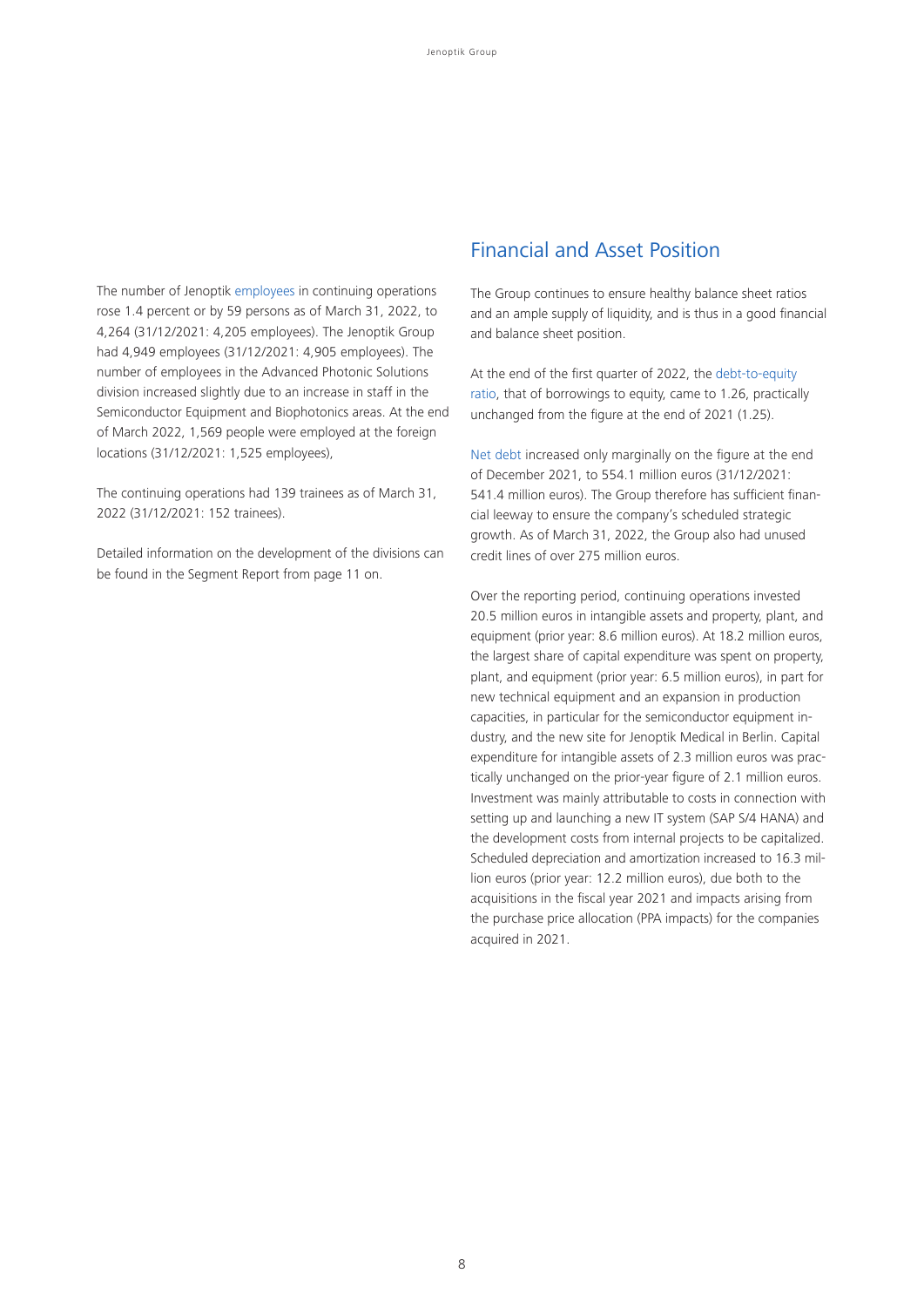More minor positive impacts arising from the change in working capital, in particular in connection with the increase in inventories, were offset by negative impacts from the utilization of provisions and the rise in other assets. This resulted in the cash flows from operating activities for the Group (incl. VINCORION) falling to 17.8 million euros as of March 31, 2022 (prior year: 23.2 million euros).

At the end of March 2022, cash flows from investing activities for the Group (incl. VINCORION) came to minus 17.5 million euros (prior year: minus 9.0 million euros). Over the reporting period, this item was particularly affected by higher capital expenditure for intangible assets and property, plant, and equipment.

Due to lower cash flows from operating activities before taxes and an overall strong increase in outflows from investing activities in the reporting period, the free cash flow of the Group reduced to 3.4 million euros (prior year: 15.7 million euros). The free cash flow of continuing operations was minus 3.1 million euros (prior year: 9.2 million euros). In addition to higher capital expenditure, this drop was also due to measures to secure the supply chain and the payment of transaction costs for the acquisition in late 2021. The free cash flow is calculated on the basis of the cash flow from operating activities before taxes less proceeds from and capital expenditure for intangible assets and property, plant, and equipment. In the first three months of 2022, the cash conversion rate was below 0 percent (prior year: 56.0 percent).

The cash flows from financing activities for the Group (incl. VINCORION) amounted to minus 1.5 million euros in the period covered by the report (prior year: 125.7 million euros). In the prior year, this item was particularly influenced by the proceeds from the issue of the debenture bonds placed in March 2021.

At 1,789.1 million euros as of March 31, 2022, the total assets of the Jenoptik Group were marginally up on the 2021 yearend figure of 1,757.0 million euros.

Non-current assets were only slightly changed on the yearend figure for 2021 and were worth 1,120.4 million euros (31/12/2021: 1,110.8 million euros). This minor increase was primarily the result of higher property, plant, and equipment.

Current assets increased from 646.3 million euros at the end of 2021 to 668.6 million euros as of the end of March 2022. This was mainly down to the increase in inventories to 221.6 million euros (31/12/2021: 200.2 million euros), as payments were made in advance for future revenue. Other non-financial assets also saw minor growth. By contrast, trade receivables fell by 3.7 million euros, in particular due to a high level of receivables at year-end 2021 following strong revenue in the fourth quarter. Assets held for sale also fell.

As of March 31, 2022, the working capital rose compared to year-end 2021, to 272.3 million euros (31/12/2021: 260.6 million euros / 31/3/2021: 185.1 million euros excl. VINCORION). On the assets side, the increase in inventories was not offset by the decrease in receivables. On the liabilities side, the increase in contract liabilities was only partially offset by the decline in trade accounts payable. The working capital ratio, that of working capital to revenue based on the last twelve months, was at 33.7 percent below the 2021 year-end figure but up on the figure for the prior-year period (31/12/2021: 34.7 percent / 31/3/2021: 29.4 percent excl. VINCORION). The reason for this is the first-time consolidation; Jenoptik Medical and the SwissOptic Group have been included here on a pro rata basis since December 2021 with regard to revenue but in full in the balance sheet items and thus in working capital.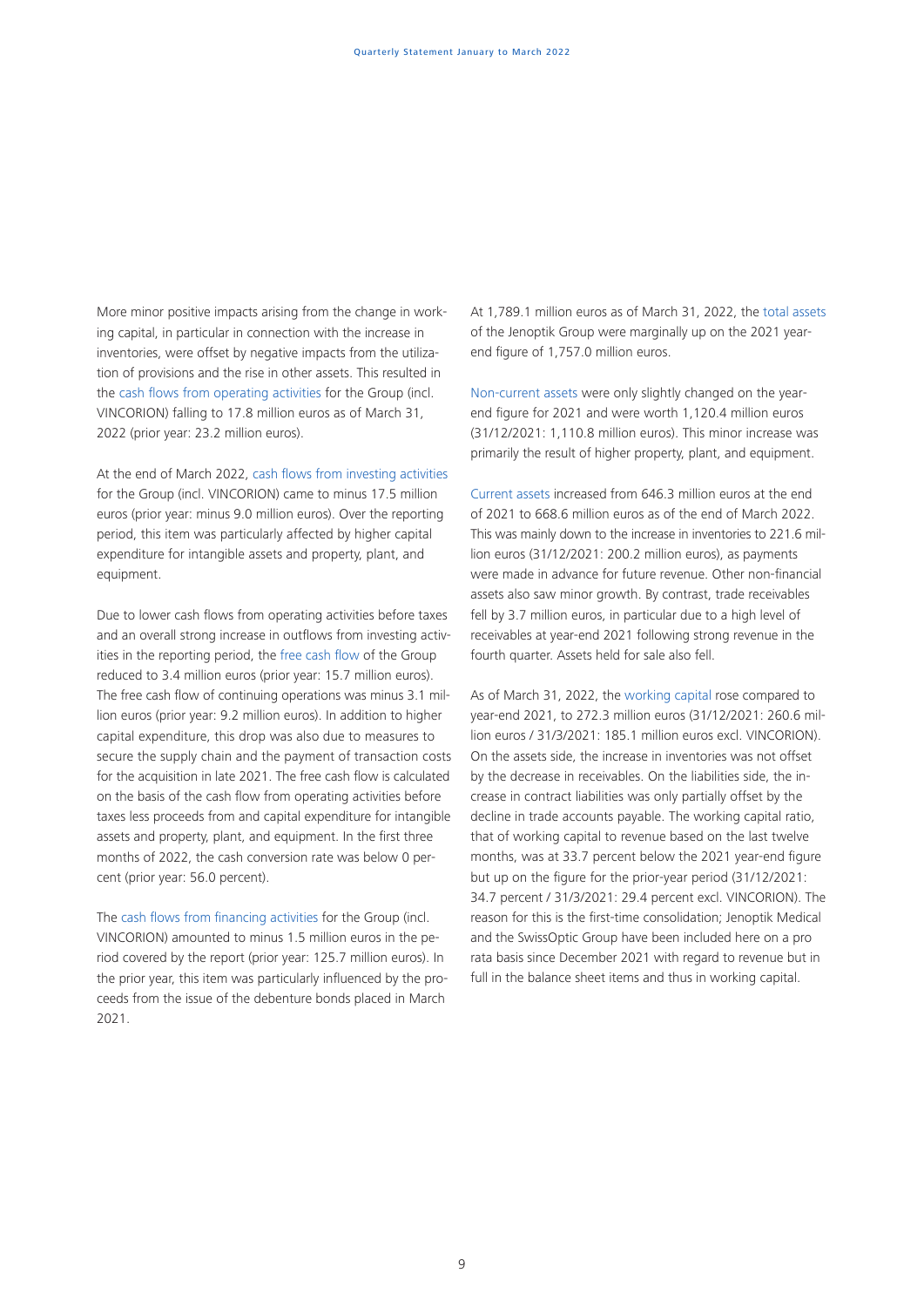As of March 31, 2022, equity of 792.8 million euros was above the level at year-end 2021 (31/12/2021: 780.7 million euros), with positive impacts particularly arising from currency differences and actuarial impacts, as well as from the net profit for the period. At 44.3 percent, the equity ratio remained virtually unchanged on the figure at the end of December 2021 (31/12/2021: 44.4 percent).

There was also virtually no change in non-current liabilities, which came to 507.6 million euros (31/12/2021: 503.1 million euros). In the first three months of 2022, this item was mainly influenced by a minor increase in non-current financial debt and deferred taxes, as well as a fall in pension provisions. Due to higher interest rates, pension provisions decreased to 6.0 million euros (31/12/2021: 9.4 million euros).

Current liabilities increased to 488.6 million euros (31/12/2021: 473.3 million euros), with an increase in contract liabilities due to consideration paid by or due from customers arising from project business, especially in the Advanced Photonic Solutions division. Current financial debt increased, in part due to the take-up of short-term loans. The increase in the other current non-financial liabilities item is chiefly due to the accrual of vacation entitlements through-out the year and Christmas bonuses. By contrast, other items such as trade accounts payable and provisions for income taxes decreased.

There were no changes to assets and liabilities not included in the balance sheet; for more information on this, we refer to the details on page 128 of the 2021 Annual Report.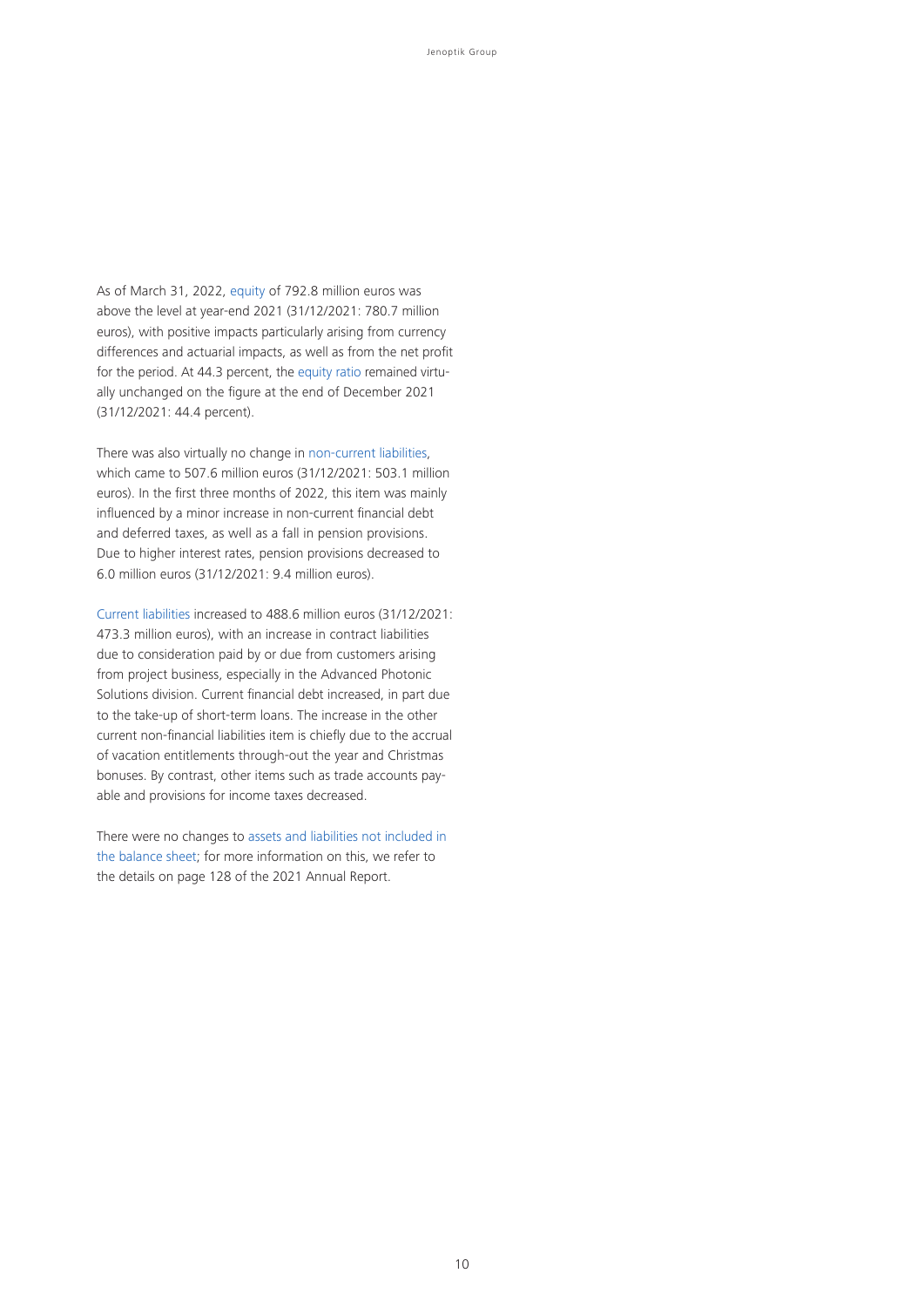# Segment Report

The two divisions, Advanced Photonic Solutions, Smart Mobility Solutions, and the Non-Photonic Portfolio Companies, represent the segments as defined in IFRS 8.

The revenue, order intake, and order backlog figures provided in the Segment Report concern business with external parties only.

## Advanced Photonic Solutions

With the closing on November 30, 2021, Jenoptik successfully completed the acquisition of Jenoptik Medical (formerly BG Medical Applications) and the SwissOptic Group, and integrated them into the Advanced Photonic Solutions division. The companies were not included in the financial statements until the closing date and are thus not shown in the prior-year figures such as revenue, earnings, and order intake for the first three months.

In the first quarter of 2022, the Advanced Photonic Solutions divisions generated revenue of 157.1 million euros, a significant 56.2 percent above the prior-year figure of 100.6 million euros. Business with the semiconductor equipment industry continued to grow in the first three months of 2022. The Biophotonics and Industrial Solutions areas also generated higher revenue than in the comparable period in the prior year. The companies acquired in 2021 contributed 33.0 million euros to the increase.

#### Advanced Photonic Solutions at a glance

| in million euros                | 31/3/2022 | 31/3/2021 | Change in % |
|---------------------------------|-----------|-----------|-------------|
| Revenue                         | 157.1     | 100.6     | 56.2        |
| EBITDA                          | 28.3      | 22.0      | 28.3        |
| EBITDA margin in % <sup>1</sup> | 18.0      | 21.9      |             |
| EBIT                            | 17.0      | 15.6      | 9.2         |
| EBIT margin in % <sup>1</sup>   | 10.8      | 15.5      |             |
| Capital expenditure             | 16.4      | 5.7       | 190.0       |
| Free cash flow                  | 17.0      | 14.8      | 14.8        |
| Cash conversion rate in %       | 60.0      | 67.1      |             |
| Order intake                    | 232.6     | 142.7     | 63.0        |
| Order backlog <sup>2</sup>      | 503.2     | 430.2     | 17.0        |
| Frame contracts <sup>2</sup>    | 118.7     | 107.4     | 10.5        |
| Employees <sup>2</sup>          | 2,792     | 2,721     | 2.6         |
|                                 |           |           |             |

<sup>1</sup> Based on the sum of external and internal revenue

² Prior-year figures refer to December 31, 2021

Revenue increased in all regions. The greatest growth was seen in Europe (incl. Germany), where revenue grew from 49.5 million euros to 91.5 million euros. In the first three months of 2022, the Advanced Photonic Solutions division contributed a total of 75.3 percent of the continuing operations' revenue (prior year: 66.8 percent).

EBITDA of 28.3 million euros (incl. PPA impacts of minus 0.8 million euros) was a sharp 28.3 percent up on the prioryear figure of 22.0 million euros (incl. PPA impacts of minus 1.8 million euros), primarily due to excellent operating performance. The prior-year earnings also included a one-off effect of 2.4 million euros in connection with the conditional purchase price components arising from the acquisition of INTEROB. The division's EBITDA margin came to 18.0 percent and was thus down on the prior-year figure of 21.9 percent (prior year: 19.5 percent excl. the above-mentioned one-off effects).

EBIT increased to 17.0 million euros (incl. PPA impacts of minus 4.1 million euros) (prior year: 15.6 million euros, incl. PPA impacts of minus 4.1 million euros and the abovementioned one-off effect of 2.4 million euros).

Demand for products made by the Advanced Photonic Solutions division remained at a consistently high level in the first quarter of 2022. The division posted a significant 63.0-percent increase in its order intake, to 232.6 million euros (prior year: 142.7 million euros). Growth was seen in all areas – particularly from the semiconductor equipment industry and in the Biophotonics and Optical Test & Measurement areas. In addition, growth was further bolstered by new orders from Jenoptik Medical and the SwissOptic Group worth 42.5 million euros. Set against revenue, this resulted in the book-to-bill ratio improving from 1.42 in the prior year to 1.48 in the reporting period.

Due to the strong order intake, the order backlog was 503.2 million euros at the end of March 2022, and significantly exceeded the level at the end of 2021 (31/12/2021: 430.2 million euros).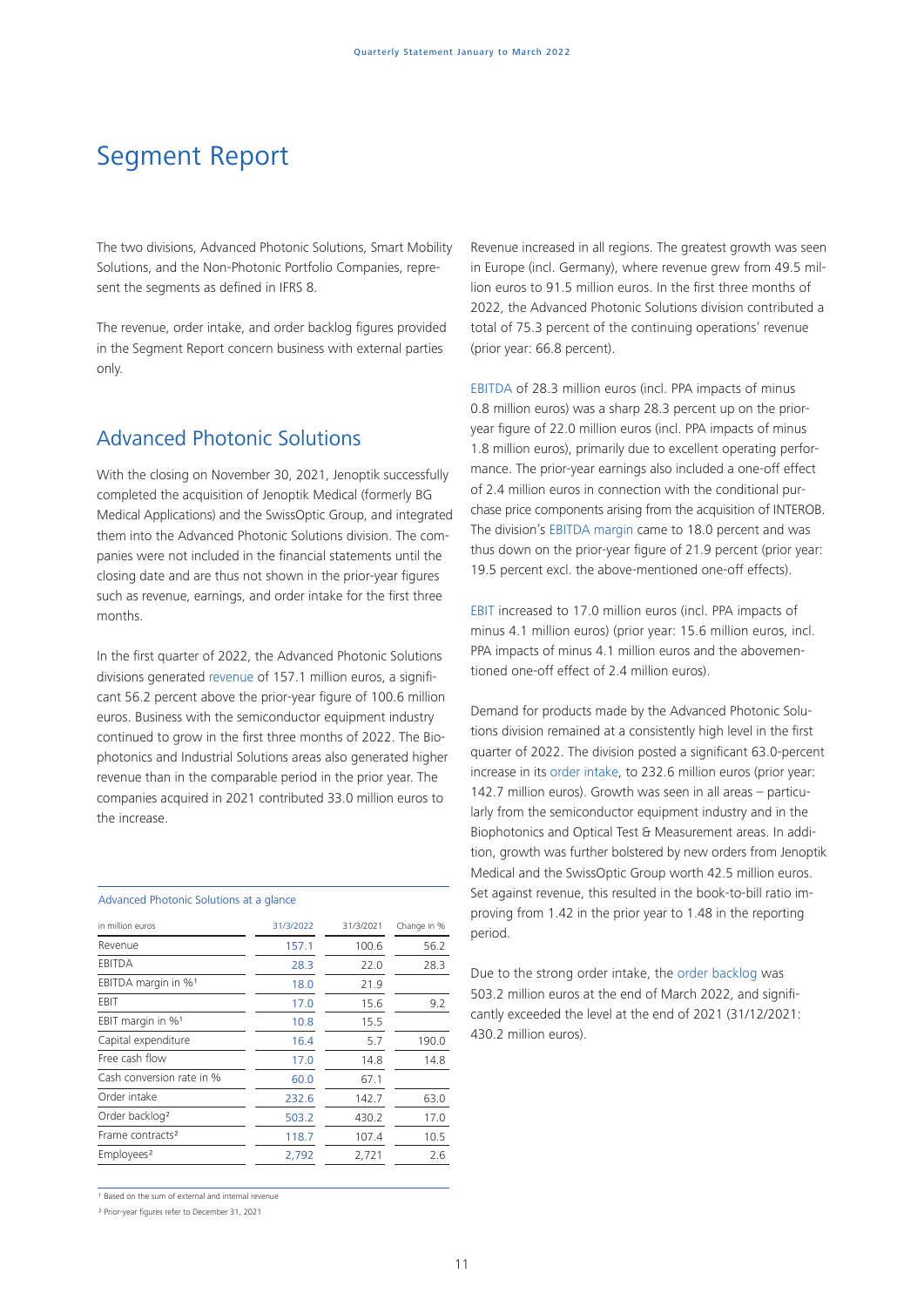In the light of very good business performance, the free cash flow (before interest and taxes) increased to 17.0 million euros (prior year: 14.8 million euros), despite the increase in capital expenditure. Higher capital expenditure resulted in a reduction of the cash conversion rate to 60.0 percent (prior year: 67.1 percent).

Compared to the prior-year period, capital expenditure in the Advanced Photonic Solutions division increased strongly to 16.4 million euros in the first quarter of 2022 (prior year: 5.7 million euros). As a result of rising demand for optics and sensors for the semiconductor industry, Jenoptik is expanding its manufacturing capacities and plans to invest in a state-of-the-art production building and a new office complex in Dresden. For this purpose, the Group has acquired a 24,000-squaremeter plot of land at the Airportpark Dresden industrial park in 2021. Construction is due to commence in the second half of 2022, with production at the new factory to begin in early 2025.

## Smart Mobility Solutions

In the first three months of 2022, the Smart Mobility Solutions division generated revenue of 21.2 million euros, 10.2 percent more than in the prior-year period (prior year: 19.2 million euros). This growth was seen both in Europe (incl. Germany) and the Americas. The division's share of continuing operations' revenue fell to 10.1 percent (prior year: 12.7 percent).

The rise in revenue was also reflected in the division's profitability. Over the reporting period, EBITDA increased to 0.7 million euros (prior year: 0.2 million euros). The EBITDA margin saw an appreciable improvement from 0.9 percent to 3.2 percent.

The division's order intake is subject to typical fluctuations in project business, and at 38.9 million euros in the first quarter of 2022 was marginally down on the high prior-year figure of 41.2 million euros. In the first quarter of 2022, the division was awarded two bigger orders in North America and in the Middle East/Africa region. In early 2021, the Smart Mobility Solutions division received several orders for traffic safety technology in North America, in total worth around 20 million euros. In the first quarter of 2022, the book-to-bill ratio was 1.84 (prior year: 2.15).

The division's order backlog grew by a significant 33.7 percent to 72.6 million euros (31/12/2021: 54.3 million euros).

As the division had lower payments for building up working capital in the first quarter of 2022, the free cash flow (before interest and taxes) improved from minus 6.6 million euros in The prior year to minus 1.0 million euros.

| in million euros    | 31/3/2022 | 31/3/2021 | Change in % |
|---------------------|-----------|-----------|-------------|
| Revenue             | 21.2      | 19.2      | 10.2        |
| EBITDA              | 0.7       | 0.2       | 277.5       |
| EBITDA margin in %1 | 32        | 0.9       |             |
| EBIT                | $-0.6$    | $-15$     |             |

| EBITDA                          | 0.7    | 0.2    | 277.5  |
|---------------------------------|--------|--------|--------|
| EBITDA margin in % <sup>1</sup> | 3.2    | 0.9    |        |
| EBIT                            | $-0.6$ | $-1.5$ | 59.1   |
| EBIT margin in % <sup>1</sup>   | $-2.8$ | $-7.6$ |        |
| Capital expenditure             | 1.8    | 1.2    | 46.0   |
| Free cash flow                  | $-1.0$ | $-6.6$ | 84.8   |
| Cash conversion rate in %       | < 0    | < 0    |        |
| Order intake                    | 38.9   | 41.2   | $-5.8$ |
| Order backlog <sup>2</sup>      | 72.6   | 54.3   | 33.7   |
| Frame contracts <sup>2</sup>    | 26.5   | 27.7   | $-4.6$ |
| Employees <sup>2</sup>          | 480    | 491    | $-2.2$ |

<sup>1</sup> Based on the sum of external and internal revenue

² Prior-year figures refer to December 31, 2021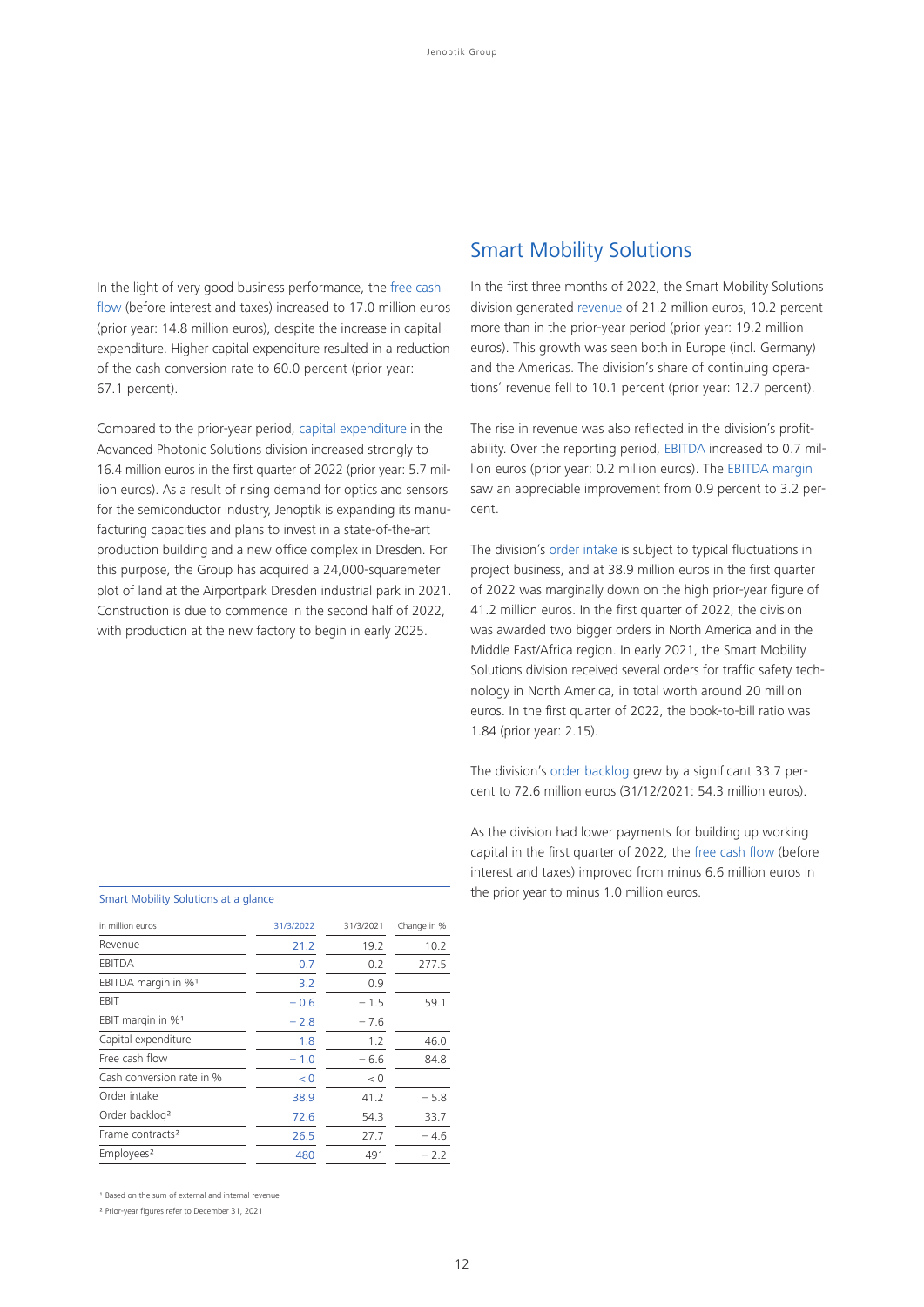## Non-Photonic Portfolio Companies

Recent months have seen a slight recovery in the automotive industry, but the impacts of the coronavirus pandemic, supply bottlenecks, and structural issues are still being felt.

In the period from January through March 2022, the Non-Photonic Portfolio Companies generated revenue of 29.7 million euros, almost on a par with the prior year (prior year: 30.3 million euros). The Automation unit saw strong growth in North America, resulting in an appreciable revenue increase in this region. The division's share of continuing operations' revenue fell to 14.3 percent (prior year: 20.1 percent).

Over the reporting period, the division's EBITDA came to minus 3.3 million euros (prior year: minus 3.0 million euros). The EBITDA margin reduced from minus 9.8 percent in the prior-year period to minus 11.0 percent in the first three months of 2022.

EBIT came to minus 5.6 million euros (incl. PPA effects of minus 1.3 million euros) (prior year: minus 5.5 million euros, incl. PPA impacts of minus 1.3 million euros).

In the first quarter of 2022, the order intake was down on the high prior-year figure of 37.9 million euros (prior year: 54.3 million euros), a decline of 30.2 percent. In the prior-year period, the division received several orders for its Automation & Integration unit in North America, worth a total of over 40 million US dollars. The Metrology unit posted a higher order intake in the first quarter of 2022 than in the prior-year period. Over the reporting period, the book-to-bill ratio of 1.28 was considerably below the prior-year figure of 1.79.

The division has a high order backlog, which at 65.9 million euros was significantly up on the figure at year-end 2021. Orders included in the order backlog will be executed in the coming months (31/12/2021: 58.9 million euros).

The considerable build-up of working capital in conjunction with the commencement of work on projects led to a reduction in the free cash flow (before interest and taxes) to minus 2.3 million euros (prior year: 6.9 million euros).

## in million euros 31/3/2022 31/3/2021 Change in % Revenue 29.7 30.3 – 1.9 EBITDA  $-3.3 -3.0 -8.8$ EBITDA margin in  $\frac{1}{90}$   $- 11.0 - 9.8$ EBIT  $-5.6$   $-5.5$   $-1.3$ EBIT margin in  $\frac{\%1}{2}$  – 18.9 – 18.2 Capital expenditure  $0.5$  0.6 – 24.6 Free cash flow  $\overline{\qquad -2.3}$   $\overline{\qquad -6.9}$   $\overline{\qquad -1.2}$ Cash conversion rate in %  $\sim$  0  $\sim$  0 Order intake 37.9 54.3 – 30.2 Order backlog<sup>2</sup> 65.9 58.9 11.8 Employees<sup>2</sup> 695 692 0.4

#### Non-Photonic Portfolio Companies at a glance

<sup>1</sup> Based on the sum of external and internal revenue

² Prior-year figures refer to December 31, 2021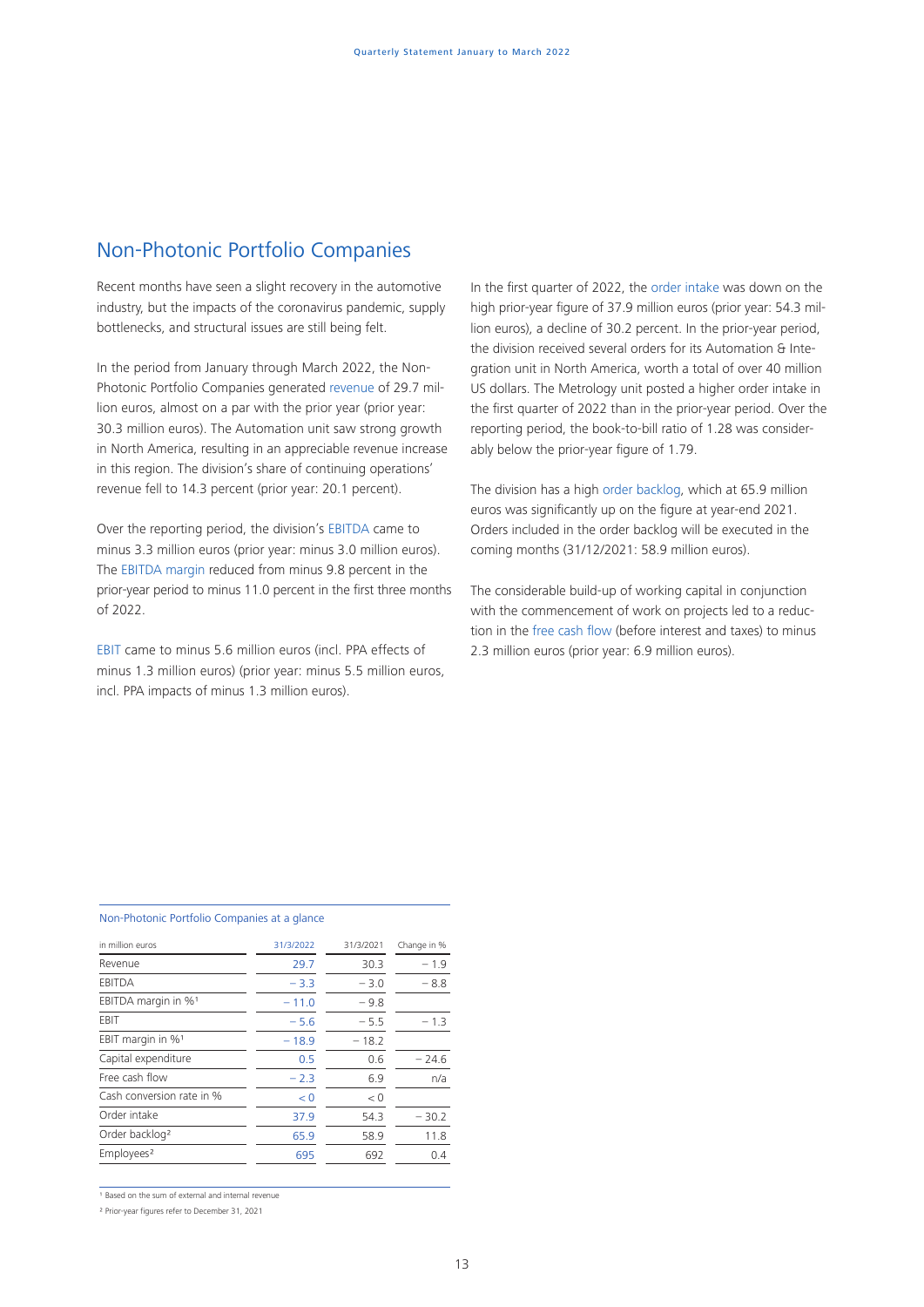## Risk and Opportunity Report

Within the framework of the reporting on risk and opportunity management, we refer to the details on pages 141ff. of the 2021 Annual Report published in March 2022.

The ongoing global spread of Covid-19 infections (e.g., mutations) and the potential resulting action to contain the pandemic may continue to have an impact on Jenoptik's business success. Of particular note in this regard is the Chinese government's zero-Covid strategy, which is having a significant impact on international supply chains and also travel.

The war in Ukraine and the sanctions it has triggered may primarily impact on energy supplies to our European locations and on energy prices. It is still not possible to provide a conclusive assessment of the risks posed to Jenoptik by the further course of the war in Ukraine.

All parts of our business remain exposed to risks in the supply chain, in particular regarding the ongoing supply of electronic and, to some extent, plastic components. These risks are the result of various stress factors, such as zero-Covid, and are currently being closely monitored and managed. Our Purchasing department has taken steps to ensure the availability of intermediate products and to investigate the potential consequences of a (partial) energy embargo.

In our Advanced Photonic Solutions division, for example, these supply chain risks are due to accelerated growth in the semiconductor market and high levels of associated demand for raw materials and intermediate products, as well as the increasing demands placed on our suppliers as technology evolves. This, however, also presents opportunities for Jenoptik to participate in this growth as a component supplier.

At the present time, these factors can be managed through close coordination between production, purchasing, and suppliers.

A key focus is on ensuring product availability in the Smart Mobility Solutions division over the long term, as in some countries new developments are subject to a technical approval process, and potential component substitutions may require a renewed approval process, the duration of which we cannot influence.

There were no other major changes in the risks and opportunities described in the Annual Report during the course of the first quarter of 2022.

At present, no risks have been identified that, either individually or in combination with other risks, could jeopardize the continued existence of the company.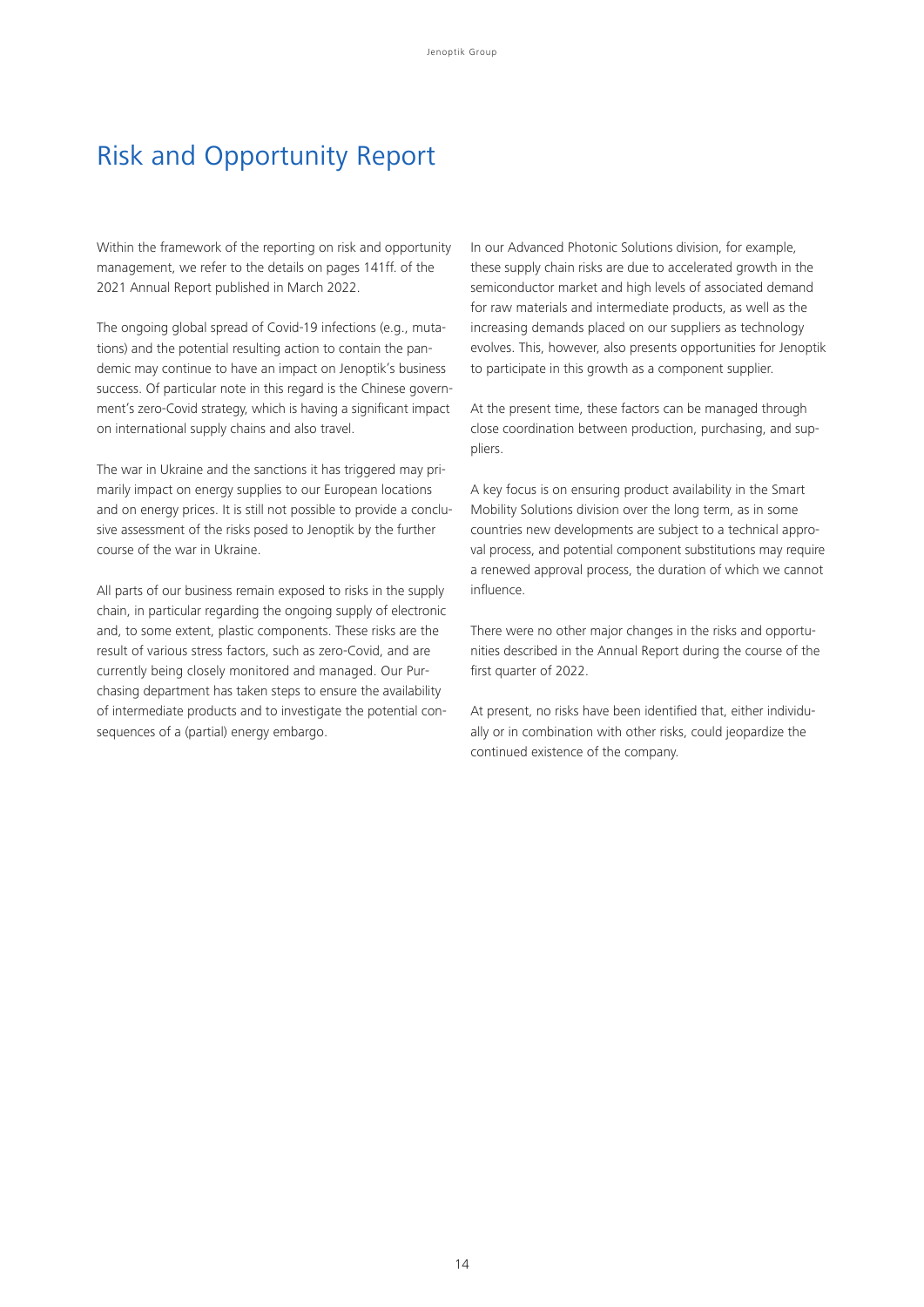# Forecast Report

## Future Development of Business

The Jenoptik Group remains committed to pursuing its goal of securing profitable growth in the medium and long term. This will be aided by an expansion of the international business, the resultant economies of scale, higher margins from an optimized product mix, increasing service business, and cost discipline. A good asset position and a viable financing structure give Jenoptik sufficient room for maneuver to finance both organic and, through potential acquisitions, non-organic growth.

Jenoptik is a diversified company and also has a well-balanced portfolio of products and services that ensures stability during crises and helps the company to offset fluctuations. In recent months and also at present, both the semiconductor equipment business and business in the Biophotonics and Optical Test & Measurement areas are developing very positively; this development is expected to continue as trends such as digitization increase in importance.

The acquisition of Jenoptik Medical (formerly BG Medical Applications) and the SwissOptic Group serves to boost Jenoptik's global, rapidly growing photonics business. The acquisition will allow the Group to significantly expand its highly attractive medical technology business and further strengthen the semiconductor equipment business. Jenoptik plans to accelerate its growth and sharpen the focus on photonics. In the coming years, revenue in the acquired companies is expected to grow at a low double-digit percentage rate, with a favorable margin.

On the basis of the good order situation, a well-filled product pipeline, and ongoing promising developments in the core photonics businesses, in particular the semiconductor equipment sector, the Executive Board anticipates further profitable growth in 2022. In addition to the organic growth in the divisions, Jenoptik Medical and the SwissOptic Group, consolidated for a full fiscal year for the first time, will alsocontribute to positive development.

For 2022, Jenoptik is expecting revenue in its continuing operations to grow by at least 20 percent (2021: 750.7 million euros). EBITDA is also expected to see significant growth on the prior year, excluding one-off effects (2021: 125.2 million euros). The EBITDA margin is expected to be around 18 percent (2021: 16.7 percent (excluding one-off effects)). The scheduled growth, however, presupposes that the Ukraine conflict – with the sanctions that have been put in place and potential impacts on price developments and supply chains – does not escalate further. Uncertainties also exist with regard to the development of the Covid-19 pandemic and continuing supply bottlenecks, although Jenoptik is confident to be able to manage them.

All statements on the future development of the business situation have been made on the basis of current information available at the time the report was prepared. A variety of known and unknown risks, uncertainties, and other factors (e.g., portfolio changes) may cause the actual results, the financial situation, the development, or the performance of the company to diverge significantly from the information provided here.

Jena, May 10, 2022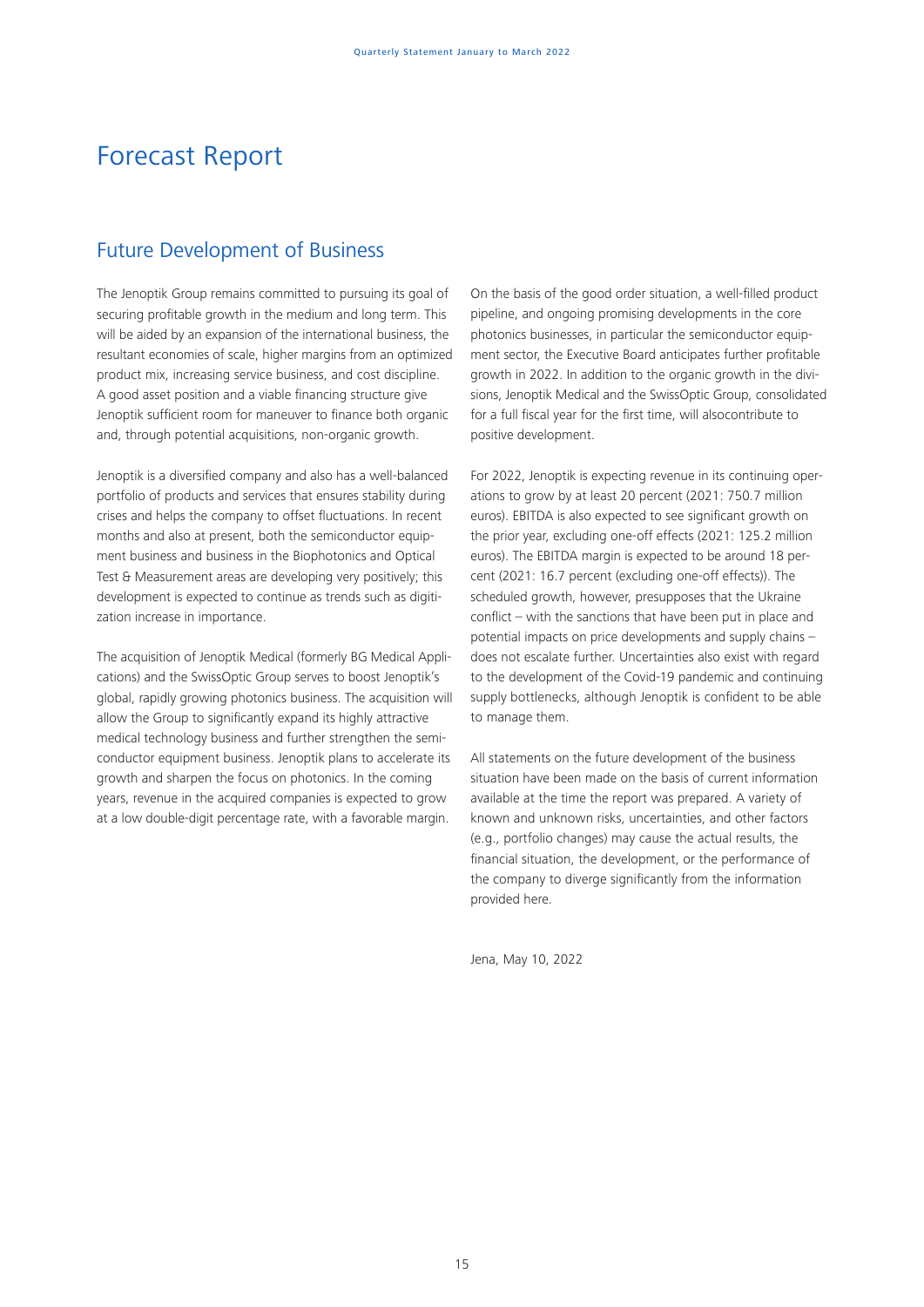# Consolidated Statement of Comprehensive Income

## Consolidated Statement of Income

| in thousand euros                                                            | 1/1 to 31/3/2022 | 1/1 to 31/3/20211 |
|------------------------------------------------------------------------------|------------------|-------------------|
| Continuing operations                                                        |                  |                   |
| Revenue                                                                      | 208,542          | 150,574           |
| Cost of sales                                                                | 148,646          | 103,476           |
| Gross profit                                                                 | 59,897           | 47,098            |
| Research and development expenses                                            | 12,311           | 9,110             |
| Selling expenses                                                             | 26,465           | 22,629            |
| General administrative expenses                                              | 16,140           | 14,056            |
| Impairment gains and losses                                                  | 64               | $-875$            |
| Other operating income                                                       | 3,441            | 6,452             |
| Other operating expenses                                                     | 3,752            | 2,563             |
| EBIT                                                                         | 4,734            | 4,318             |
| Profit or loss from investments                                              | $-9$             | 174               |
| Financial income                                                             | 2,339            | 1,083             |
| Financial expenses                                                           | 2,823            | 3,265             |
| <b>Financial result</b>                                                      | $-492$           | $-2,008$          |
| Earnings before tax from continuing operations                               | 4,242            | 2,310             |
| Income taxes                                                                 | $-1,156$         | 368               |
| Earnings after tax from continuing operations                                | 3,085            | 2,678             |
| Discontinued operation                                                       |                  |                   |
| Earnings after tax from discontinued operation                               | $-294$           | 1,077             |
| Group                                                                        |                  |                   |
| Earnings after tax                                                           | 2,791            | 3,755             |
| Results from non-controlling interests                                       | $-191$           | $-529$            |
| Earnings attributable to shareholders                                        | 2,982            | 4,284             |
| Earnings per share in euros (undiluted = diluted)                            | 0.05             | 0.07              |
| Earnings per share from continuing operations in euros (undiluted = diluted) | 0.06             | 0.06              |

1 Adjustment of prior year due to discontinued operation VINCORION

## Consolidated Comprehensive Income

| in thousand euros<br>1/1 to 31/3/2022                                                            | 1/1 to 31/3/2021 |
|--------------------------------------------------------------------------------------------------|------------------|
| Earnings after tax<br>2,791                                                                      | 3,755            |
| Items that will never be reclassified to profit or loss<br>4,431                                 | 2,894            |
| Actuarial gains / losses arising from the valuation of pensions and similar obligations<br>6,246 | 3,890            |
| Income taxes<br>$-1,816$                                                                         | $-996$           |
| Items that are or may be reclassified to profit or loss<br>5,092                                 | 8,534            |
| Cash flow hedges<br>$-1,282$                                                                     | $-2,555$         |
| Foreign currency exchange differences<br>6,696                                                   | 10,962           |
| Income taxes<br>$-321$                                                                           | 127              |
| Total other comprehensive income<br>9,523                                                        | 11,427           |
| Total comprehensive income<br>12,314                                                             | 15,182           |
| Thereof attributable to:                                                                         |                  |
| Non-controlling interests<br>$-143$                                                              | $-269$           |
| Shareholders<br>12,457                                                                           | 15,451           |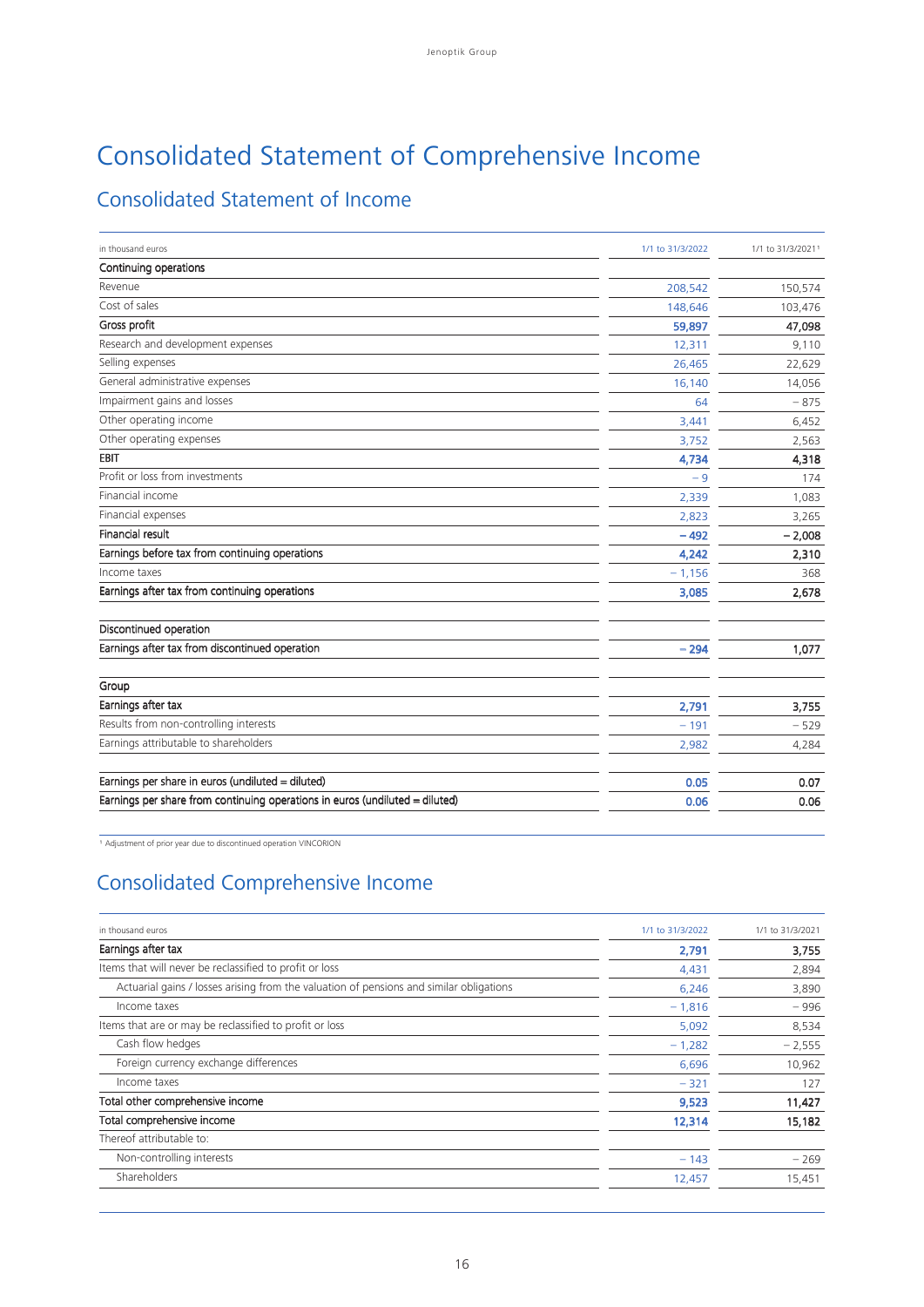# Consolidated Statement of Financial Position

| Assets in thousand euros                          | 31/3/2022 | 31/12/2021 | Change   | 31/3/2021 |
|---------------------------------------------------|-----------|------------|----------|-----------|
| Non-current assets                                | 1,120,415 | 1,110,770  | 9,645    | 855,320   |
| Intangible assets                                 | 752,394   | 753,247    | $-853$   | 494,121   |
| Property, plant and equipment                     | 276,744   | 266,656    | 10,088   | 264,100   |
| Investment property                               | 3,605     | 3,638      | $-32$    | 4,223     |
| Investments accounted for using the equity method | 14,481    | 14,328     | 153      | 13,610    |
| Financial investments                             | 2,981     | 2,987      | $-6$     | 2,846     |
| Other non-current assets                          | 5,921     | 6,555      | $-634$   | 2,722     |
| Deferred tax assets                               | 64,289    | 63,360     | 929      | 73,699    |
| <b>Current assets</b>                             | 668,635   | 646,271    | 22,364   | 634,564   |
| Inventories                                       | 221,612   | 200,213    | 21,400   | 213,802   |
| Current trade receivables                         | 116,795   | 120,475    | $-3,680$ | 116,400   |
| Contract assets                                   | 83,275    | 81,414     | 1,862    | 76,736    |
| Other current financial assets                    | 19,018    | 19,582     | $-564$   | 3,343     |
| Other current non-financial assets                | 19,515    | 11,439     | 8,076    | 15,450    |
| Current financial investments                     | 1,547     | 1,555      | $-9$     | 4,888     |
| Cash and cash equivalents                         | 54,057    | 54,817     | $-760$   | 203,945   |
| Assets held for sale                              | 152,816   | 156,777    | $-3,961$ | $\Omega$  |
| <b>Total assets</b>                               | 1,789,051 | 1,757,041  | 32,009   | 1,489,884 |

| Equity and liabilities in thousand euros | 31/3/2022 | 31/12/2021 | Change   | 31/3/2021 |
|------------------------------------------|-----------|------------|----------|-----------|
| Equity                                   | 792,819   | 780,659    | 12,160   | 704,450   |
| Share capital                            | 148,819   | 148,819    | 0        | 148,819   |
| Capital reserve                          | 194,286   | 194,286    | 0        | 194,286   |
| Other reserves                           | 437,162   | 424,705    | 12,457   | 350,119   |
| Non-controlling interests                | 12,552    | 12,849     | $-297$   | 11,226    |
| Non-current liabilities                  | 507,648   | 503,102    | 4,546    | 339,528   |
| Pension provisions                       | 6,013     | 9,379      | $-3,366$ | 30,773    |
| Other non-current provisions             | 17,950    | 17,886     | 64       | 17,854    |
| Non-current financial debt               | 454,341   | 448,746    | 5,595    | 251,576   |
| Other non-current liabilities            | 2,364     | 2,350      | 14       | 28,137    |
| Deferred tax liabilities                 | 26,981    | 24,741     | 2,240    | 11,188    |
| <b>Current liabilities</b>               | 488,583   | 473,279    | 15,303   | 445,906   |
| Tax provisions                           | 3,163     | 6,949      | $-3,786$ | 2,584     |
| Other current provisions                 | 40,718    | 39,907     | 811      | 53,723    |
| Current financial debt                   | 155,403   | 148,993    | 6,409    | 146,639   |
| Current trade payables                   | 89,702    | 94,221     | $-4,519$ | 88,041    |
| Contract liabilities                     | 59,693    | 47,323     | 12,369   | 52,752    |
| Other current financial liabilities      | 19,260    | 22,023     | $-2,763$ | 77,644    |
| Other current non-financial liabilities  | 25,893    | 20,249     | 5,644    | 24,523    |
| Debt held for sale                       | 94,752    | 93,613     | 1,139    | $\Omega$  |
| Total equity and liabilities             | 1,789,051 | 1,757,041  | 32,009   | 1,489,884 |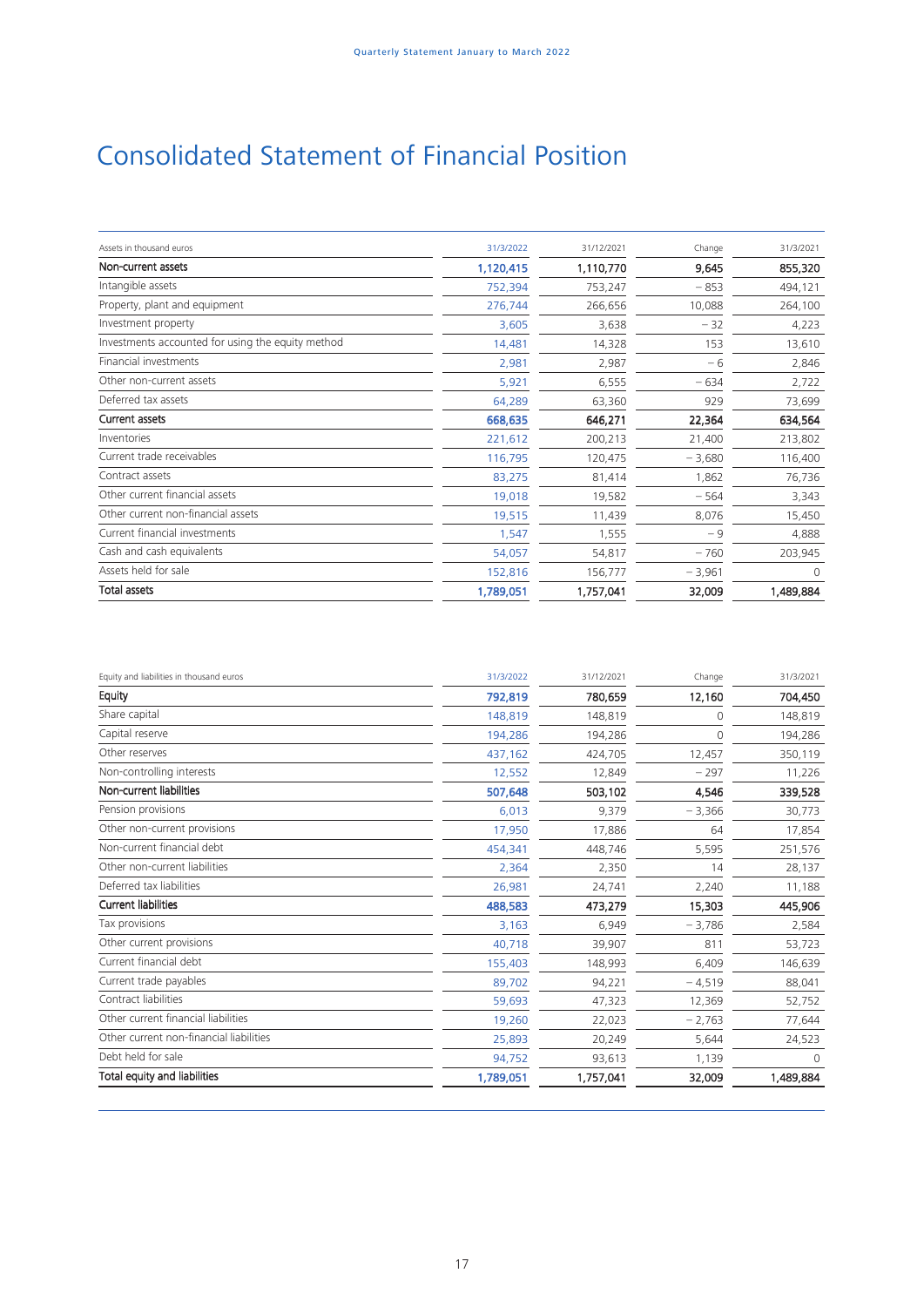# Consolidated Statement of Cash Flows

| in thousand euros                                                                         | 1/1 to 31/3/2022 | 1/1 to 31/3/2021 |
|-------------------------------------------------------------------------------------------|------------------|------------------|
| Earnings before tax from continuing operations                                            | 4,242            | 2,310            |
| Earnings before tax from discontinued operation                                           | $-8$             | 1,541            |
| Earnings before tax                                                                       | 4,234            | 3,851            |
| Financial income and expenses                                                             | 673              | 2,383            |
| Depreciation and amortization                                                             | 16,261           | 13,932           |
| Profit / loss from disposals of non-current assets, subsidiaries and other business units | 15               | $-130$           |
| Other non-cash income / expenses                                                          | 157              | $-3,316$         |
| Change in provisions                                                                      | $-1,371$         | 1,115            |
| Change in working capital                                                                 | 1,990            | 4,552            |
| Change in other assets and liabilities                                                    | $-931$           | 2,674            |
| Cash flows from operating activities before income tax payments                           | 21,028           | 25,060           |
| Income tax payments                                                                       | $-3,208$         | $-1,883$         |
| Cash flows from operating activities                                                      | 17,820           | 23,177           |
| Capital expenditure for intangible assets                                                 | $-4,529$         | $-3,518$         |
| Proceeds from sale of property, plant and equipment                                       | 562              | 152              |
| Capital expenditure for property, plant and equipment                                     | $-13,628$        | $-5,947$         |
| Proceeds from sale of financial assets within the framework of short-term disposition     | $\Omega$         | 197              |
| Proceeds from other financial investments                                                 | $\mathbf{1}$     | 334              |
| Capital expenditure for other financial investments                                       | $-117$           | $-245$           |
| Interest received and other income                                                        | 174              | 43               |
| Cash flows from investing activities                                                      | $-17,537$        | $-8.985$         |
|                                                                                           |                  |                  |
| Dividends to non-controlling interests                                                    | $-154$           | $-123$           |
| Proceeds from loans                                                                       | 7,366            | 134,185          |
| Repayments of loans                                                                       | $-292$           | $-2,427$         |
| Payments for leases                                                                       | $-4,317$         | $-3,308$         |
| Change in group financing                                                                 | $-647$           | $-1,195$         |
| Interest paid and other expenses                                                          | $-3,445$         | $-1,454$         |
| Cash flows from financing activities                                                      | $-1,489$         | 125,678          |
| Cash-effective change in cash and cash equivalents                                        | $-1,206$         | 139,870          |
| Less cash and cash equivalents from discontinued operation                                | $-196$           | $\Omega$         |
| Change in cash and cash equivalents from foreign currency effects                         | 652              | 1,127            |
| Changes in cash and cash equivalents due to valuation                                     | $-10$            | $-457$           |
| Cash and cash equivalents at the beginning of the period                                  | 54.817           | 63,405           |
| Cash and cash equivalents at the end of the period                                        | 54,057           | 203,945          |
|                                                                                           |                  |                  |